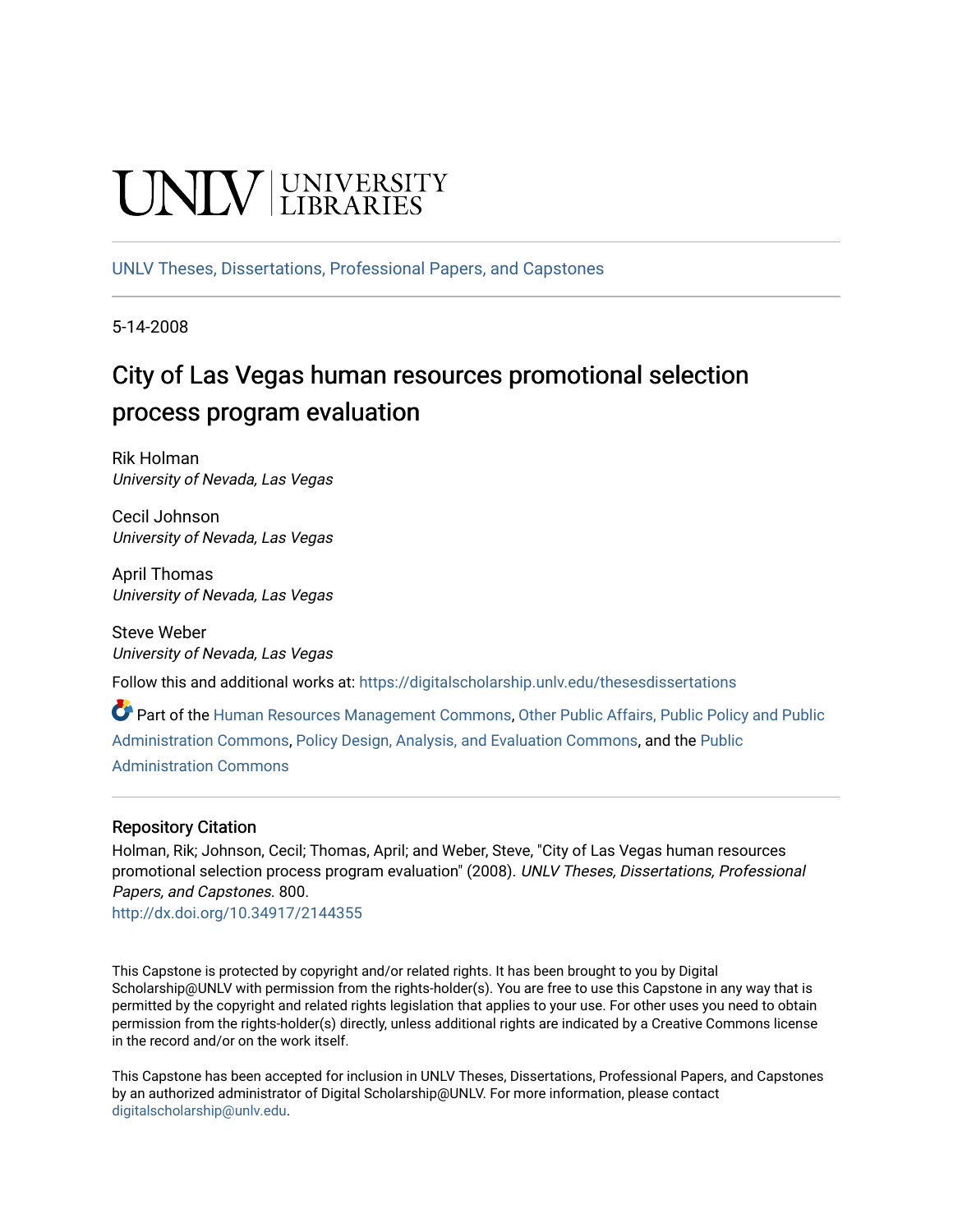## **City of Las Vegas Human Resources**

### **Promotional Selection Process Program Evaluation Spring 2008**



#### **Rik Holman**

Master of Public Administration Candidate Graduate Certificate, Public Management University of Nevada, Las Vegas Bachelor of Arts, Business Administration Governors State University

#### **Cecil Johnson**

Master of Public Administration Candidate Graduate Certificate, Public Management University of Nevada, Las Vegas Bachelor of Science, Business Administration Lindenwood University

#### **April Thomas**

Master of Public Administration Candidate Graduate Certificate, Public Management University of Nevada, Las Vegas Juris Doctor Salmon P. Chase College of Law Bachelor of Arts, Social Work University of Kentucky

#### **Steve Weber**

Master of Public Administration Candidate Graduate Certificate, Public Management University of Nevada, Las Vegas Bachelor of Science, Chemical Engineering Michigan Technological University

> *University of Nevada, Las Vegas Dr. Christopher Stream, PUA 791 May 14, 2008*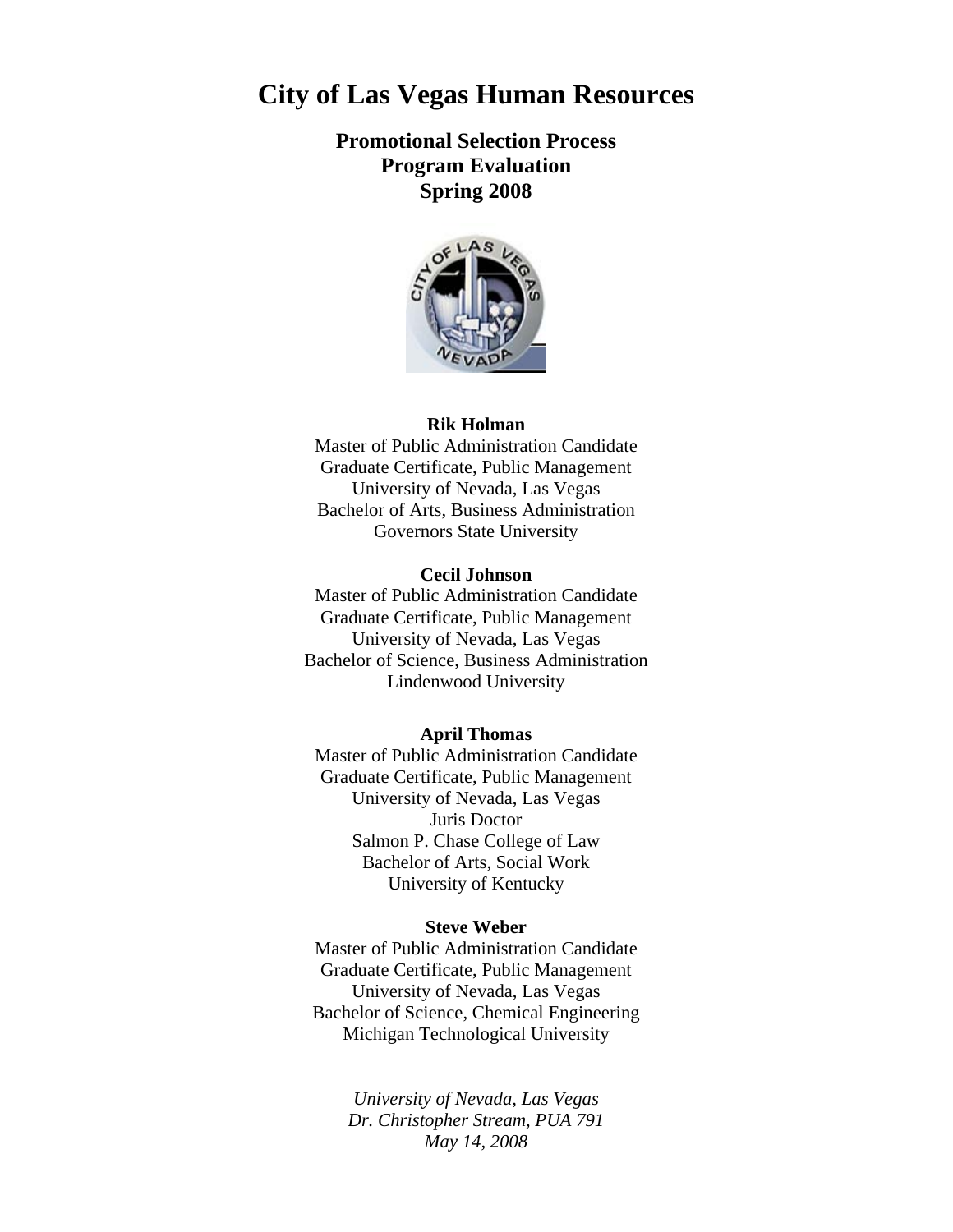#### **Acknowledgements**

Special acknowledgement to the Las Vegas City Human Resources Department for the support they provided through the entire program evaluation. All staff members were extremely supportive and provided a much needed assistance in conducting the program evaluation of their department.

The evaluation team extends an appreciation to the University of Nevada, Las Vegas, Public Administration Staff for providing assistance and direction in the completion of this project.

The evaluation team recognizes the following individuals for their contributions to the successful completion of this evaluation:

- ° F. Claudette Enus, Director, Las Vegas Human Resources
- ° Judy Tuttle, Deputy Director, Las Vegas Human Resources
- ° Glenna Kouns, Recruiter, Las Vegas Human Resources
- ° Karen Coyne, Chief, Las Vegas Department of Detention and Enforcement
- ° Benet Murphy, Management Analyst II, Las Vegas Department of Detention and Enforcement
- ° Don King, Vice President & Grievance Chair, Las Vegas City Employees' Association
- ° Jon Boardman, Acting Systems Analyst II, Las Vegas Department of Information Technology
- ° Christine Santiago, Assistant Director, Employees Services, Department of Aviation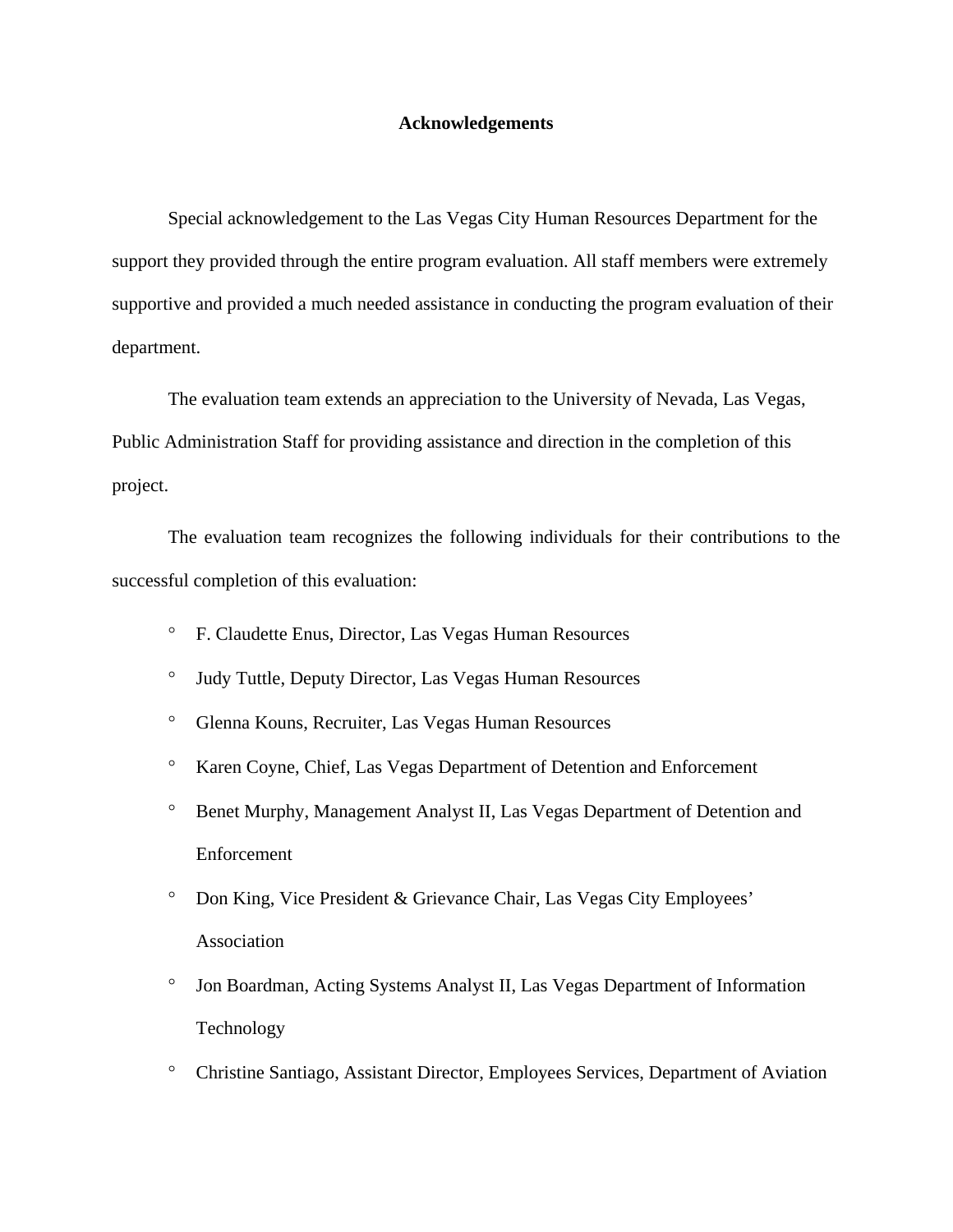## **Table of Contents**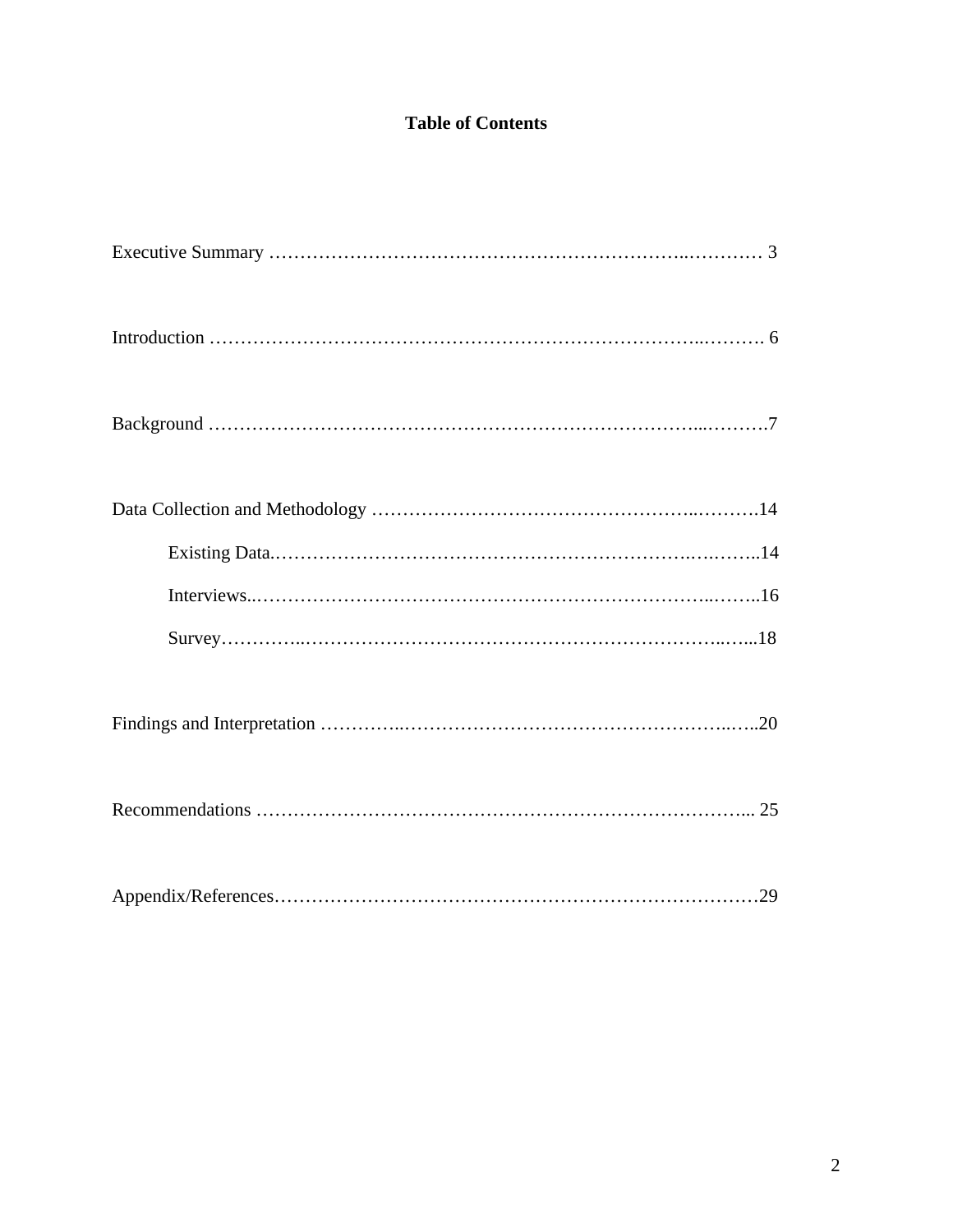#### E**xecutive Summary:**

In 2006, the City of Las Vegas contracted with Simmons Associates Inc. to conduct an extensive cultural audit. The findings of this audit were presented to the City of Las Vegas Human Resources Department, (LVHR), in January 2007.

This audit was conducted in three parts, beginning with executive interviews to ascertain their opinion of how well the City embraced diversity. Secondly, an analysis of all city employees polices inclusive of bargaining agreements and Civil Service polices was conducted to determine if existing regulations and guidelines were supportive of a diverse and inclusive work environment. The third phase consisted of the development and issuance of an employee survey. The *Diversity and Inclusion Survey* specifically measured the employee's perception of their workplace environment and the skill set of the supervisory and management group. The survey also explored the overall employee attitudes, and opinions of working for the City of Las Vegas.

The survey results indicated that a significant number of city employees that responded to the survey believed that preferential treatment was given to some employees during the promotional selection process. Although the Las Vegas City Human Resources Department recognized that this negative perception could not be totally eliminated, the department believed there existed a potential for promotional process change that would reduce the number of employees that assumed there was a level of bias in promotions.

Based on individual interviews and collective meetings with the City of Las Vegas Human Resources Department, the evaluation team began to develop a program evaluation plan to examine the possible reasons for the negative perception of the promotional process. The plan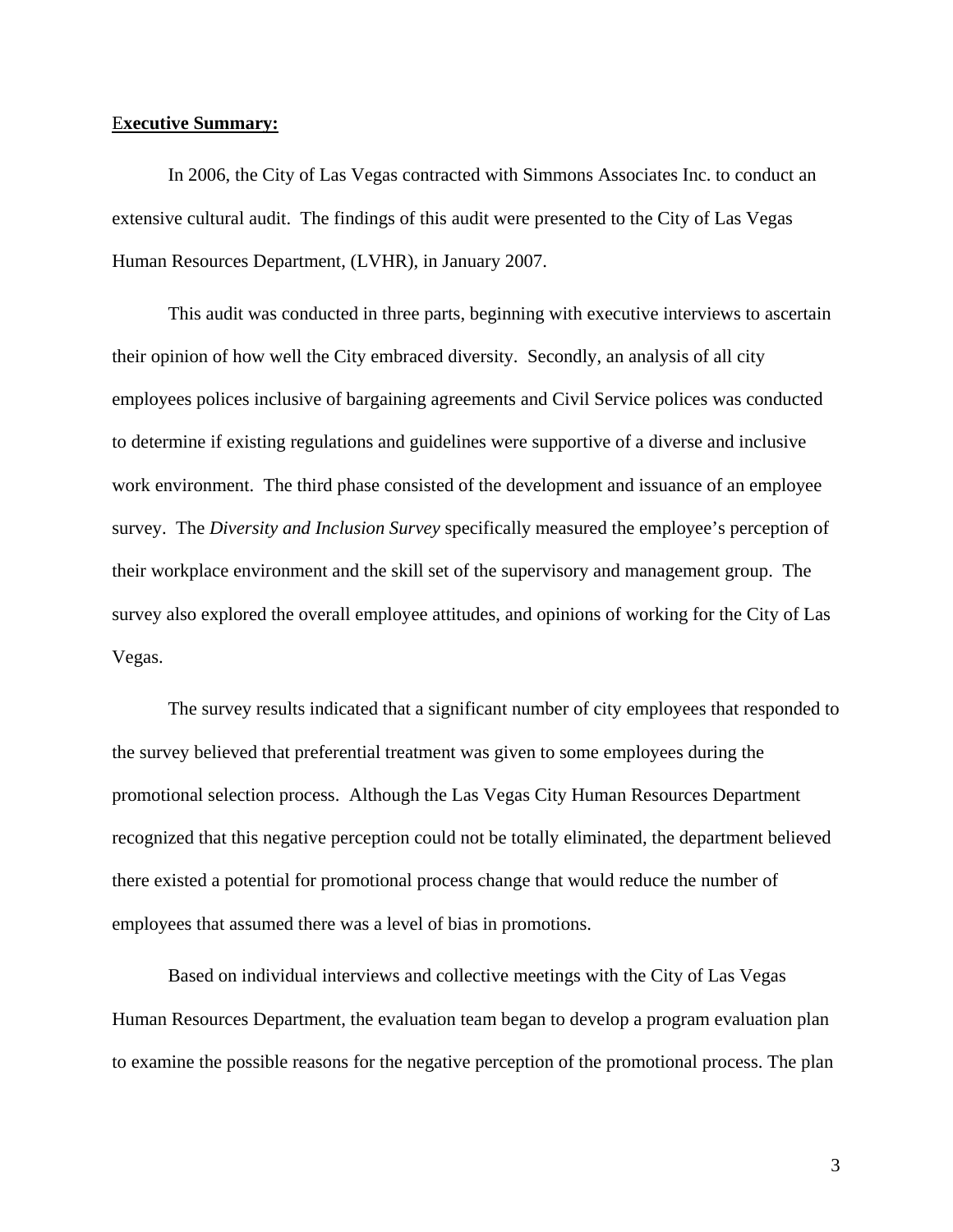established the purpose of the evaluation, required data and information to be used, and how best major stakeholders would benefit from the findings of the evaluation.

The evaluation team formed a hypothesis that improvements to the promotional selection practices would assist in creating a more positive perception on the part of the employee group.

The plan prepared by the evaluation team identified two program evaluation goals:

• Identify the strengths and weakness of the promotional selection processs, and where necessary, recommend improvements.

• Determine the possible causes for the perceived preferential treatment in the promotional process as expressed by City employees who responded to the survey.

Throughout the evaluation process, meetings were held with Human Resources recruiters, departmental hiring managers and directors, City Employees Association union representative, and an advisory group consisting of individual members of the aforementioned groups.

The evaluation team analyzed data and information for the purpose of developing the final evaluation that consisted of City of Las Vegas Civil Service Rules, bargaining agreements, Memorandums of Understanding, a sample of written promotional examinations, civil service rules from other municipalities, and the results of the 2007 *Diversity and Inclusion Survey.* Additional data collected by the program evaluation team included the summaries of the meetings and individual interviews conducted with the different stakeholder groups.

Based on an analysis of the above data and information, the evaluation team developed a classified employee survey. The *City of Las Vegas Promotional Selection Process Survey* addressed specific areas of the promotional process, and how employees perceived the fairness of the selection process.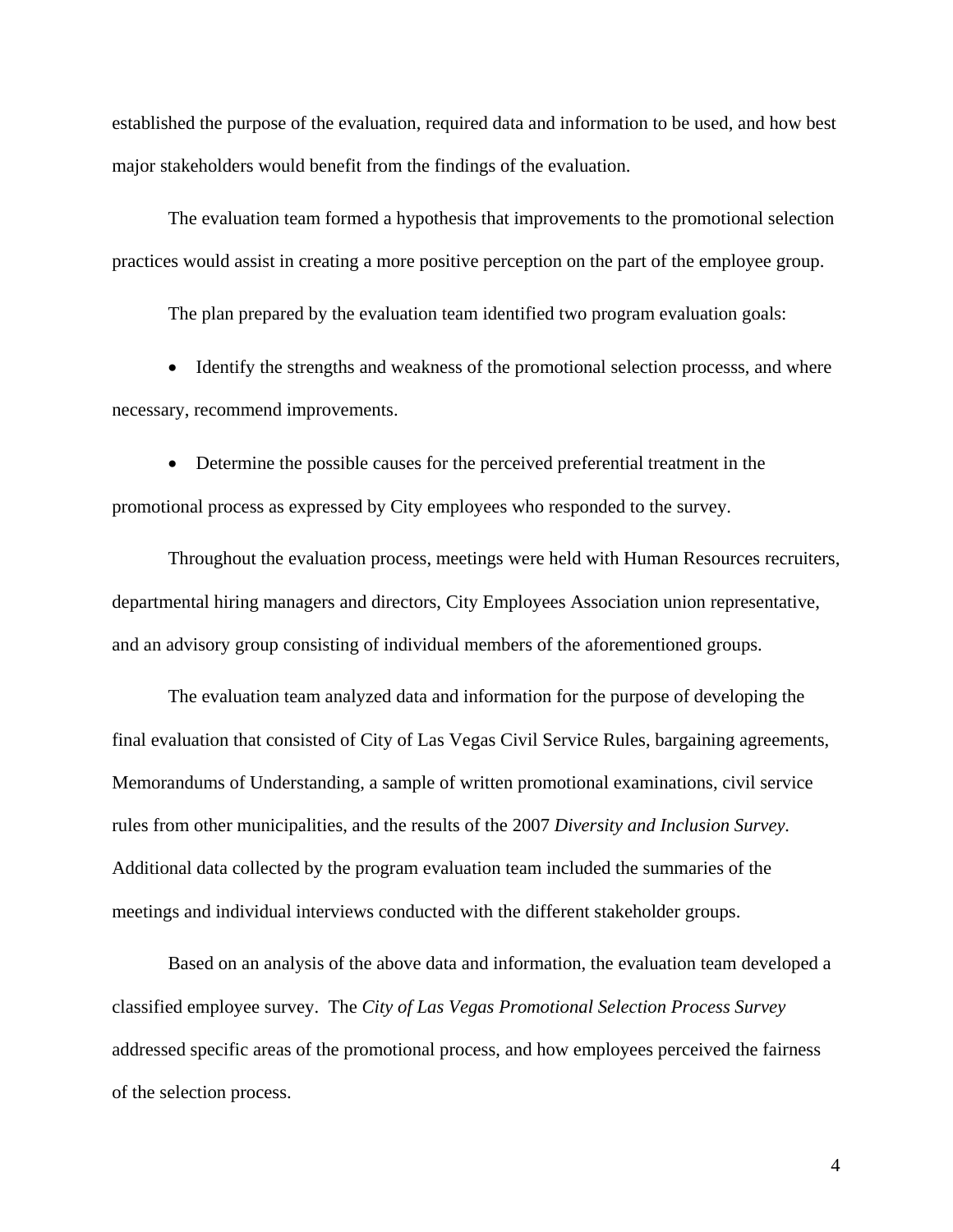At the conclusion of the analysis of all available data, and associated information including the promotional selection process survey, the evaluation team developed recommendations in conjunction with the evaluation goals. These recommendations consisted of promotional process changes and additional training programs for employees and supervisory personnel.

The evaluation team believes the negative perceptions outlined in the survey results are not driven by the activities of the City of Las Vegas Humana Resources Department. According to the extensive employee comments provided in both surveys, and through analysis of the promotional process, it is more likely that the negative perceptions regarding promotions surround the limitations imposed by the Civil Service Rules and the extensive use of individual employees in "acting" positions.

The City of Las Vegas Human Resources Department are to be commended for recognizing the implications of negative employee perceptions and the departments desire to better ensure that promotional decisions are based on merit and performance in all instances.

The following work will provide an overview of the promotional process of the City of Las Vegas Human Resources Department. The assessment is limited to this area of the department. The study focuses on employee perceptions of the promotional process and how best to improve the opinion of some employees that the process is fair and non-biased.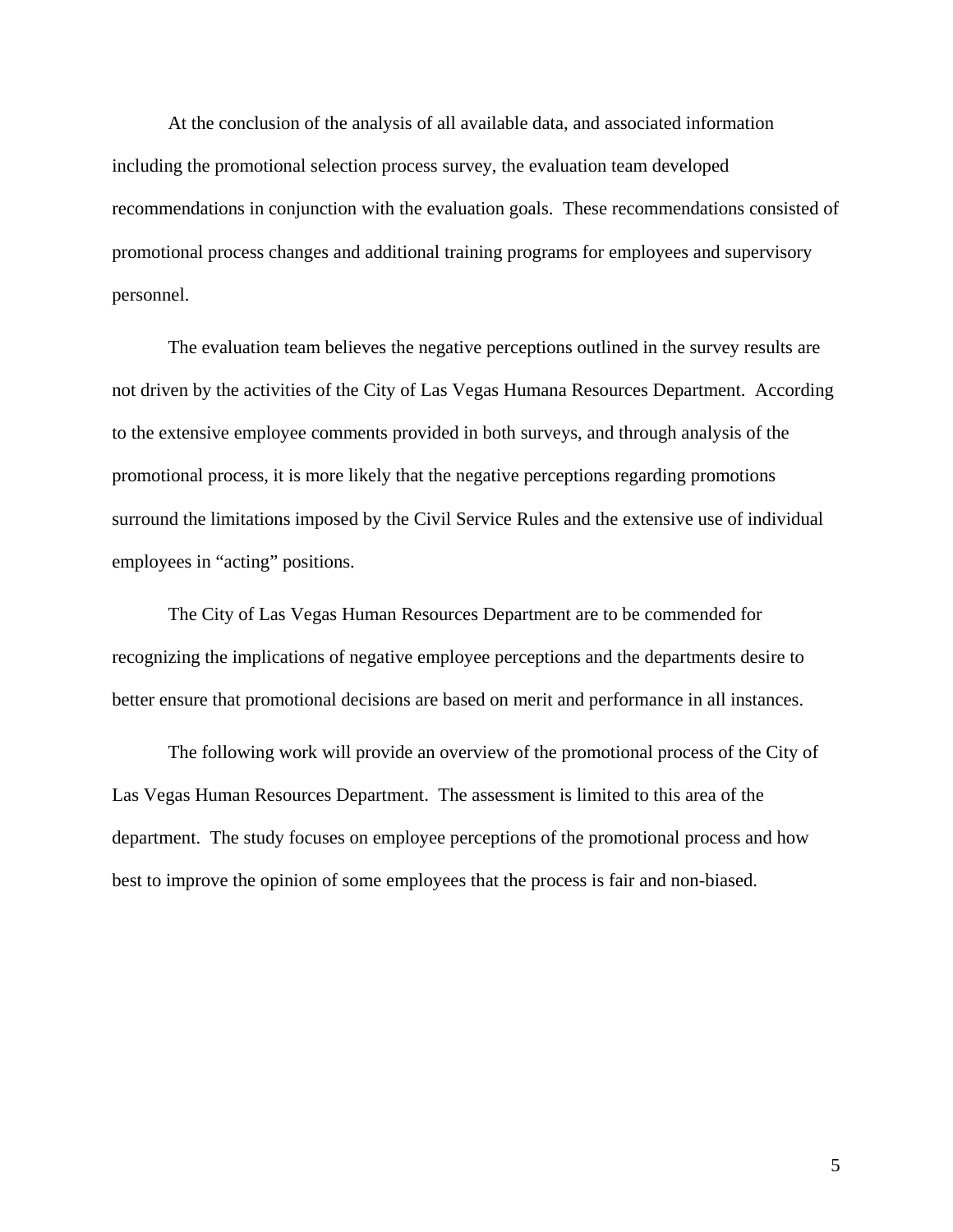#### **Introduction:**

The City of Las Vegas Human Resources Department requested the evaluation team examine the perception of fairness in the promotional selection process as demonstrated by the results of the 2007 *Diversity and Inclusion Survey* and related complaints from some of the employees. Based on discussions with the Human Resources department and subsequent interviews with other stakeholders, the main focus of the evaluation team covered the strengths and weaknesses of the promotional process and determining the reasons for the perceived preferential treatment in the promotional process as expressed by city employees who responded to the 2007 *Diversity and Inclusion Survey.* While initially discussed, it was agreed that the evaluation team would not examine the new hire recruitment selection process, as all interviewed stakeholders reported little if any concern with any issues of fairness with this process. Additionally, any potential collection of data to investigate possible complaints of fairness by new hire applicants is virtually non-existent.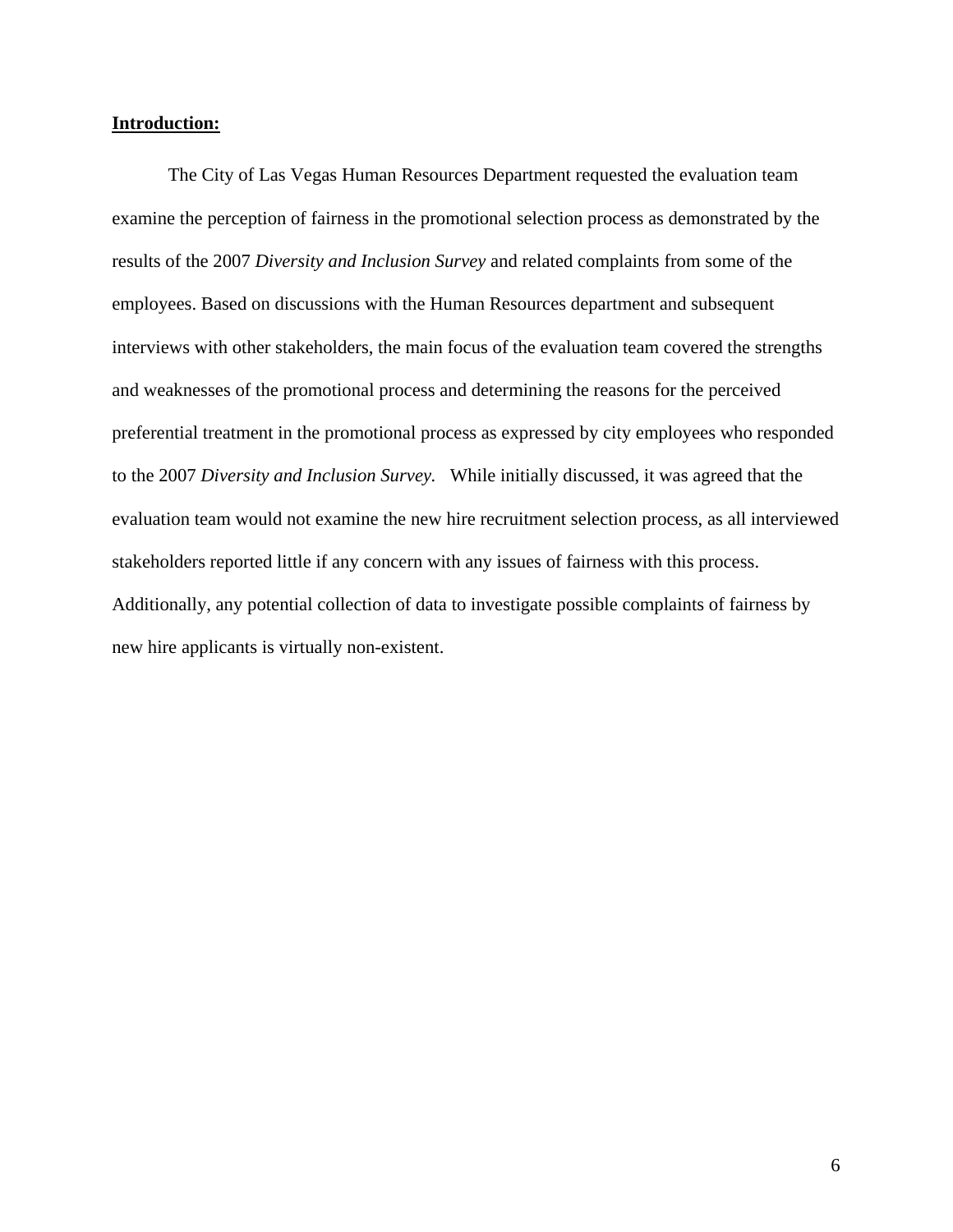#### **Background:**

#### Organization:

With a city population of over 540,000, the City if Las Vegas human resources department is responsible for approximately 3,300 employees in twenty departments. In addition to recruitment and staffing, Human Resources are also responsible for organizational development, classification and compensation management, employee training and development, and employee relations. In addition to administrative positions, the City of Las Vegas human resources department oversees twenty-three skilled positions.

City employees are represented by four unions, of which the City Employees Association represents 1,600. The other bargaining agents for city workers include the Police Protection Association (Detention Center), Peace Officers Association (Marshalls), and International Fire Fighters Association.

The City of Las Vegas (City) has two types of job announcements, open and promotional. When practicable and in the best interests of the City, priority is given to filling vacancies in the classified service through the promotional process. The number of employment applications accepted for an open position can be limited to a reasonable number. However, classified employees will be included regardless of the limited number. All regular current classified City employees receive three bonus points on open and promotional examinations. Examinations may consist of one or more of the following test methods: 1) Written, 2) Oral, 3) Audio / Video, 4) Performance, 5) Physical Ability, 6) Evaluation and Experience, 7) Assessment Center, 8) Weighted Application Form, 9) Supplemental Questionnaire, or any other measure deemed appropriate by Human Resources.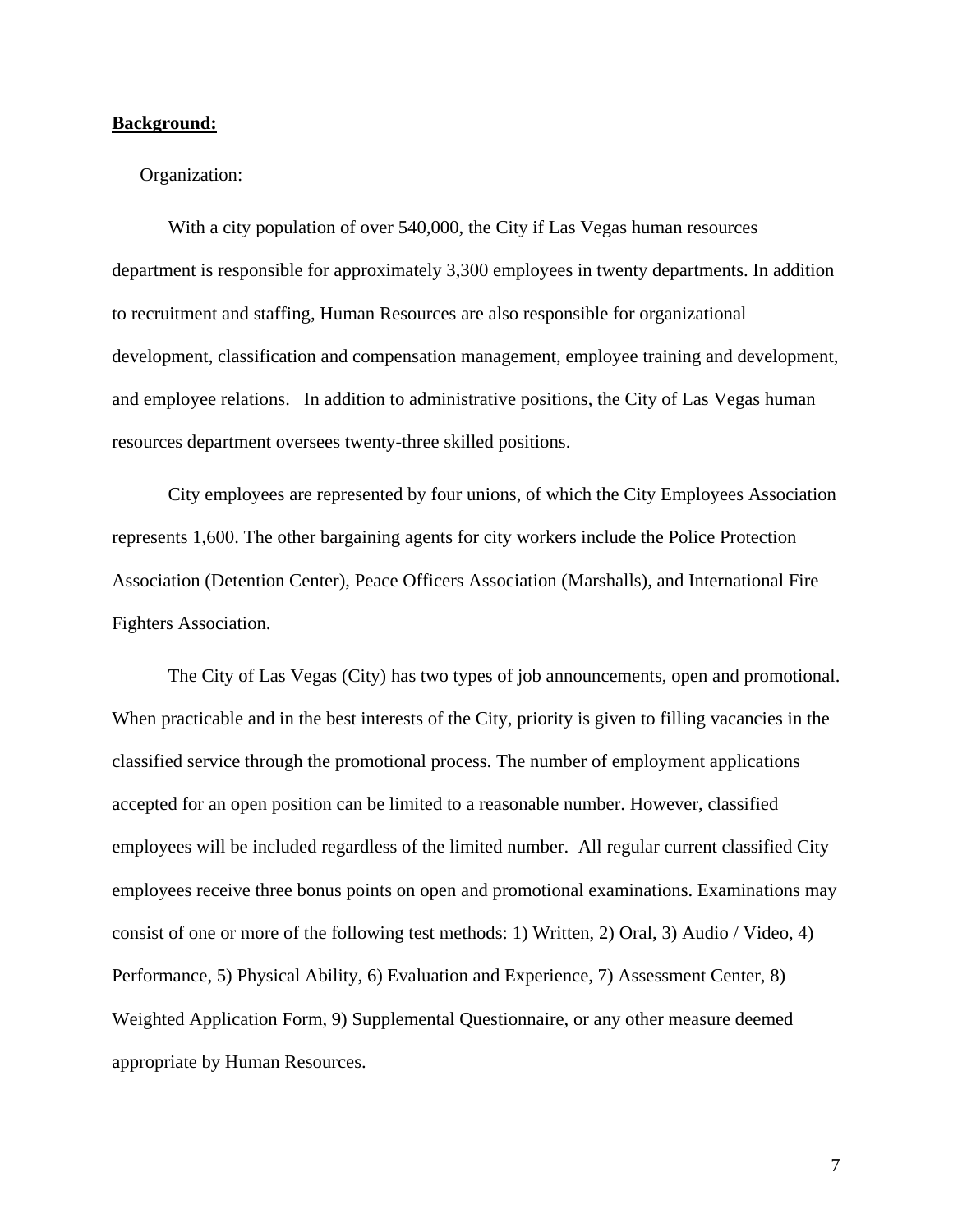The final examination score is a weighted composite of all test scores. All classified positions in the City shall be filled from a list of candidates who have been determined to be qualified. There are Open and Promotional lists but when Promotional and Open lists exist for the same classification, the Promotional list will be given first consideration.

The current promotional process consists of the following steps:

1) Recruitment request and job announcements are completed and reviewed by the hiring department within one to five days.

2) Job posting and application screening for minimum qualifications take a minimum of ten days as outlined by the City of Las Vegas Civil Service Rules. However, in some cases posting for classified positions can remain open for thirty days or more depending on different factors such as insufficient number of applicants due to the complexity of the position, or a very large number of applicants for other positions.

3) Scheduling applicant testing, applicant notification, administering tests, and scoring lasts for approximates ten days

4) The appeals process and written test review last five days.

5) It takes ten to fifteen days for the Civil Service Board to convey a meeting to approve the promotional lists.

6) The hiring department can interview after the five-day appeal period. However, departments cannot make a final selection until the Civil Service Board has approved the eligibility list. Interview questions and tests are prepared by the department hiring manager but reviewed and approved by LVHR.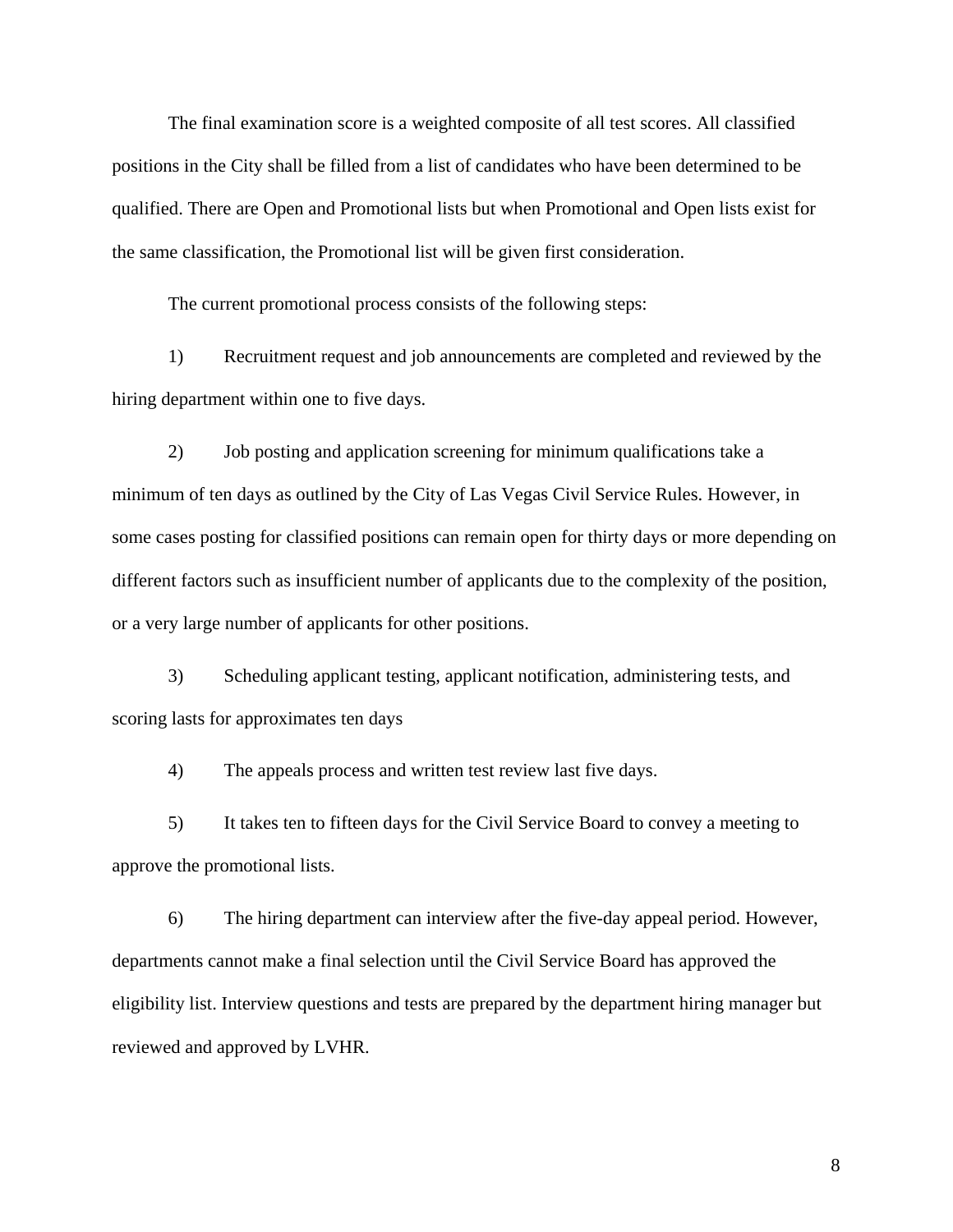Overall the time frame for the City of Las Vegas Human Resources Department involvement in the promotional selection process ranges between thirty to forty days. To better explain the process and potential challenges, a timeline of the activities relevant to the promotional process as prepared by the human resources is included in the appendix.

#### **Program Description History:**

#### Problem Statement:

The City contracted with an outside consulting firm to conduct an extensive cultural audit. As part of that audit, the *Diversity and Inclusion Survey* was administered to all employees in 2006. The survey findings were presented in a written report in January 2007. Of an approximately 2,800 total employees, 1,481 responded to the survey. The survey contained 40 multiple-choice questions. All survey questions were stated positively and respondents were to select from one of five responses. Responses included: strongly agree (5), agree (4), neutral (3), disagree (2) and strongly disagree (1) followed by an arithmetic weighting. This weighting allowed the consulting firm to establish arithmetic averages through which they could evaluate the strength of responses. In addition, the survey also had provisions for employees to submit written comments.

The most significant issue of concern raised was the perception of lack of merit-based promotions. The response to the survey question: "At the City of Las Vegas, decisions as to who receives promotions and other advancement opportunities are based primarily upon merit" was responded to with 27% positive and 50% negative. Additionally there were numerous written comments from the respondents reiterating their negative perception of the promotional process.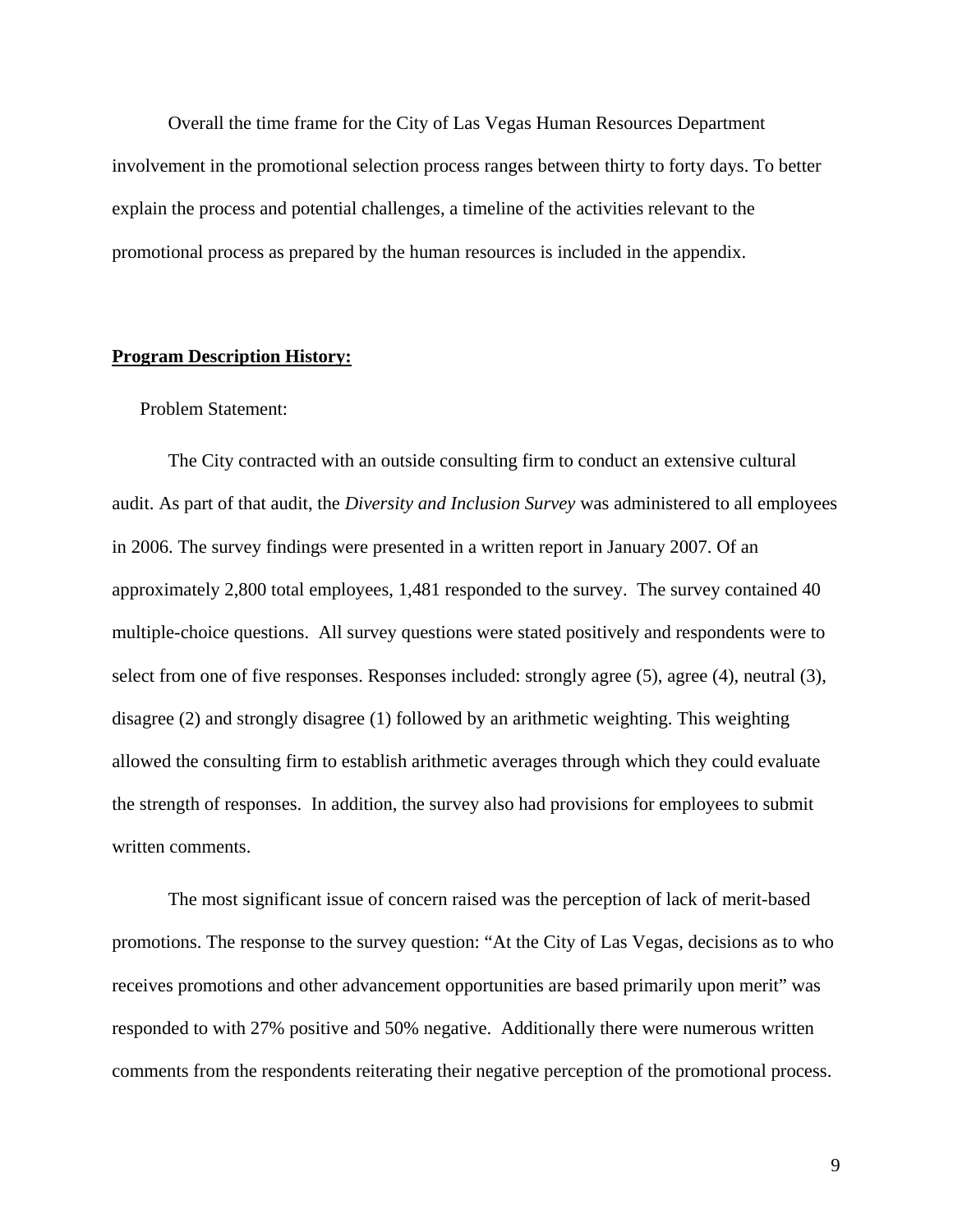Many respondents discussed their belief that there was a high level of favoritism and nepotism in the promotional process, as well as strong concerns regarding racism and reverse discrimination in some areas of the City employment. Many individuals who perceive themselves as being well qualified feel that they and others have not been promoted due to favoritism, political and religious affiliations among the hiring managers and selected applicants.

Six questions from the 2007 *Diversity and Inclusion Survey* regarding promotions and advancement opportunities are shown in Table 1. The arithmetic averages for each question have been subdivided by survey groups. The survey results denote a large variance of positive response ranging from non-supervisory employees to the director level.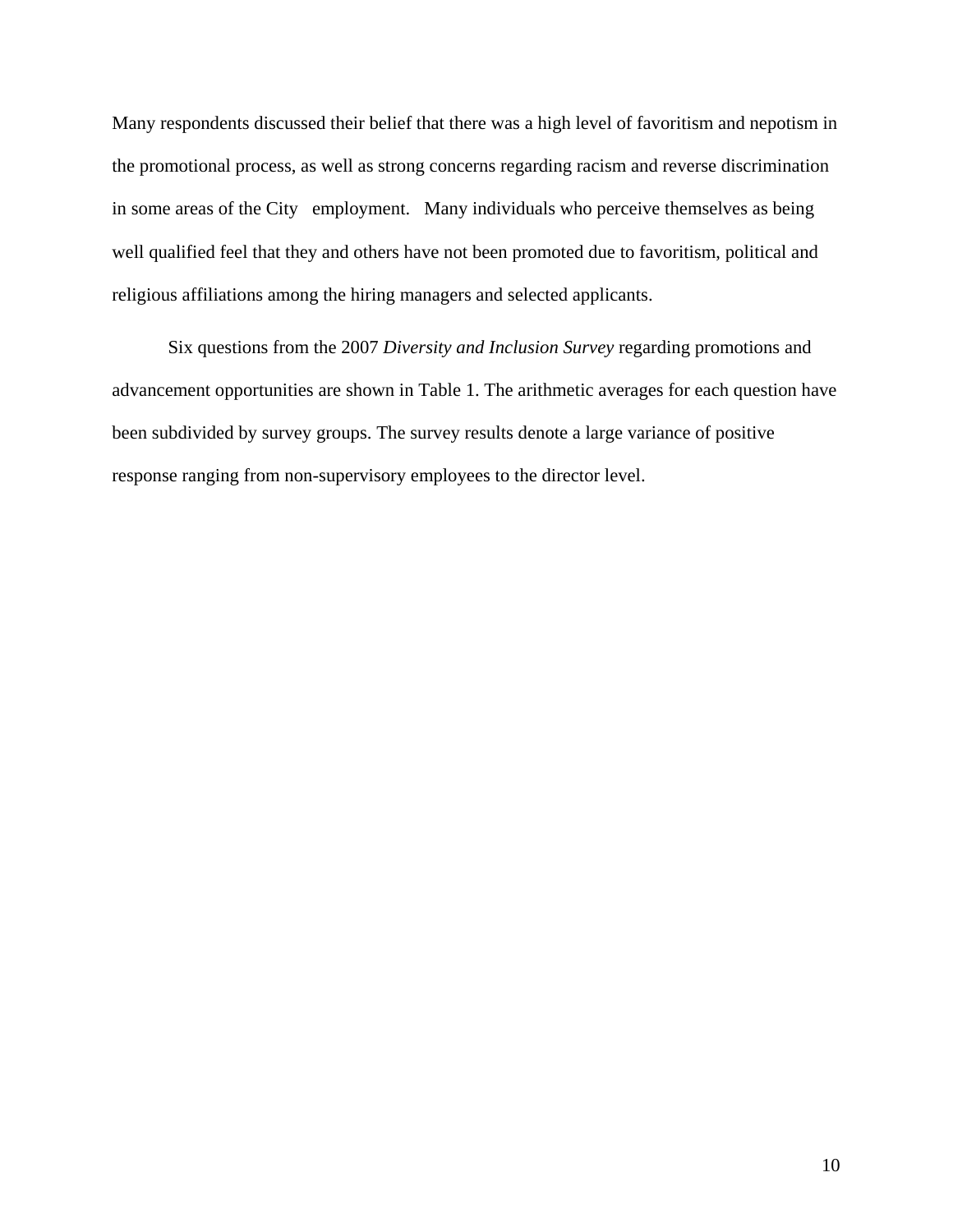|                |                                          | $Non -$ |       |      |      |           |      |
|----------------|------------------------------------------|---------|-------|------|------|-----------|------|
|                |                                          | Spvr.   | Spvr. | Mgr. | Dir. | Unlabeled | All  |
|                | Number in Group                          | 1087    | 290   | 66   | 27   | 11        | 1481 |
|                | Mgrs/Spvrs generally conduct an          |         |       |      |      |           |      |
|                | effective, unbiased interview for hiring |         |       |      |      |           |      |
|                | and/or promotional purposes.             | 3.05    | 3.24  | 4.11 | 4.26 | 4.00      | 3.17 |
|                | I feel that I have an opportunity for    |         |       |      |      |           |      |
|                | advancement at the City of Las Vegas.    | 3.33    | 3.55  | 3.92 | 4.07 | 4.18      | 3.42 |
| 3              | At the City of Las Vegas, all employees  |         |       |      |      |           |      |
|                | receive appropriate career attention,    |         |       |      |      |           |      |
|                | regardless of educational level.         | 2.99    | 3.22  | 3.27 | 3.48 | 3.82      | 3.07 |
| $\overline{4}$ | At the City of Las Vegas, decisions as   |         |       |      |      |           |      |
|                | to who receives promotions and other     |         |       |      |      |           |      |
|                | advancement opportunities are based      |         |       |      |      |           |      |
|                | primarily upon merit.                    | 2.51    | 2.64  | 3.50 | 3.89 | 3.55      | 2.61 |
| $\overline{5}$ | Equal opportunity is a reality at the    |         |       |      |      |           |      |
|                | City of Las Vegas.                       | 3.33    | 3.39  | 3.76 | 4.00 | 3.82      | 3.38 |
|                | Managers and other leaders are well      |         |       |      |      |           |      |
| 6              | educated on EEO laws and Affirmative     |         |       |      |      |           |      |
|                | Action regulations to hiring, promotion, |         |       |      |      |           |      |
|                | discipline, termination and have the     |         |       |      |      |           |      |
|                | skills to manage productively while      |         |       |      |      |           |      |
|                | staying in compliance.                   | 3.22    | 3.22  | 3.23 | 3.63 | 3.36      | 3.23 |

Table 1- **2007 Diversity and Inclusion Survey Findings – Promotional Process**

|                             | Scale:                            |
|-----------------------------|-----------------------------------|
| 4.00 and above $=$ Strength | $3.00 - 3.39 = \text{Concern}$    |
| $3.40 - 3.99$ = Acceptable  | 2.99 and below $=$ Severe Concern |

*Question 4* - Demonstrates the greatest variance among respondents. Managers and directors believe merit decides promotional selections, while employees and supervisors do not support this opinion, (group averages range from 2.51 to 3.89 with a total overall average of 2.61).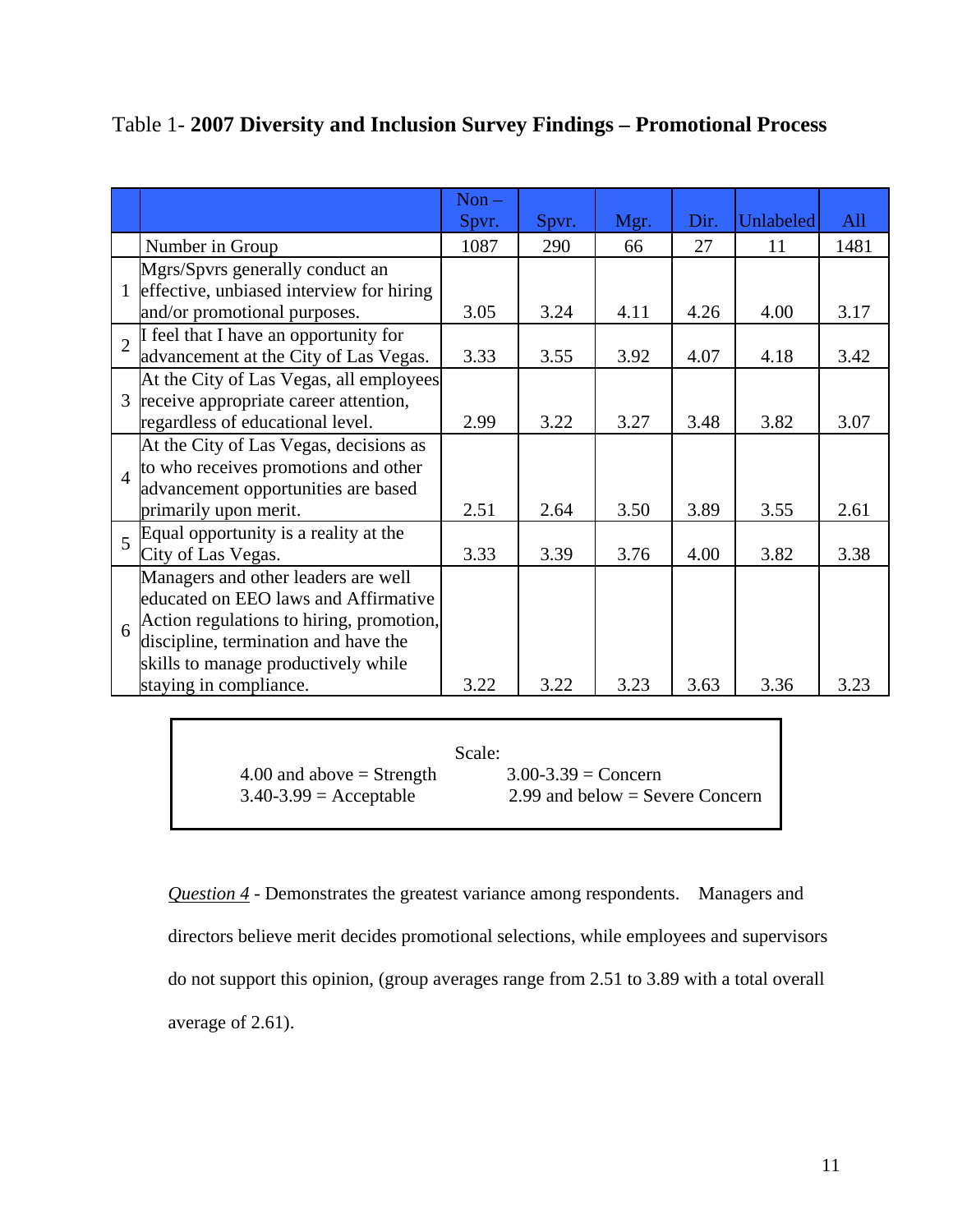*Question 3* – Responding employees have a concern with "career attention", although the management group believes appropriate career attention is provided to employees, (group averages range from 2.99 to 3.48 with a total overall average of 3.07).

*Question 6* - All groups appear to support the need for a level of increased training in the areas specified in the question, (group averages range from 3.22 to 3.63 with a total overall average of 3.23).

*Question 1*- The responses regarding the interview process, range from a level of "concern" by employees, to a "strength" by managers and directors, (group averages range from 3.05 to 4.26 with a total overall average of 3.17).

*Question 2* - Opportunity for advancement responses range from a level of "concern" by the non-supervisory employee group to a "strength" at the manager and director level, (group averages range from 3.33 to 4.07).

*Question 5* – The responses regarding equal opportunity demonstrate a large variance of perception between employees and management. (Group averages range from 3.33 to 4.00 with a total overall average of 3.38).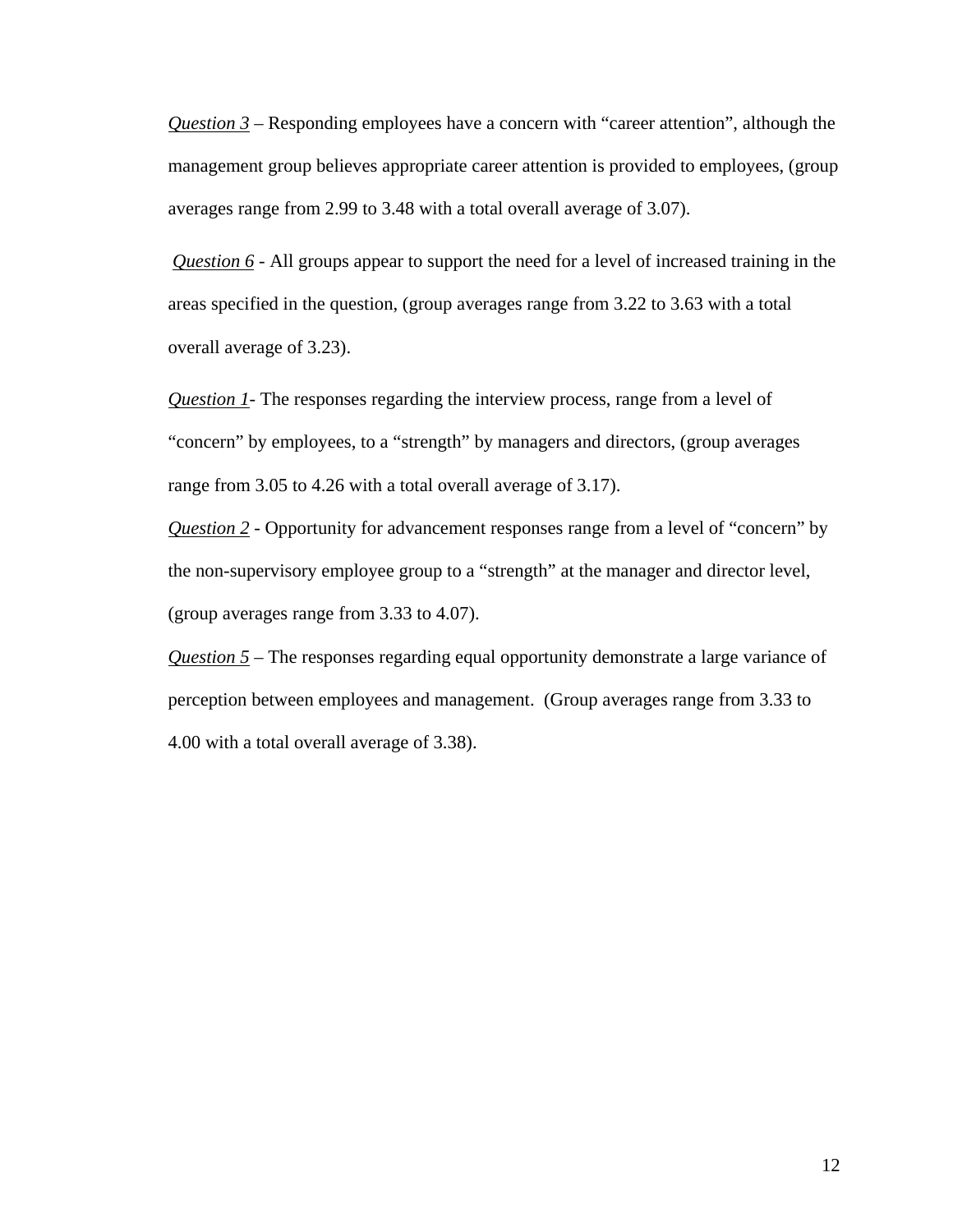#### **Overall goals of the Program Evaluation:**

As a result of analysis of available data and information provided by the stakeholders, the evaluation team's program evaluation goals were:

- 1) Identify the strengths and weaknesses of the promotional selection process and recommend improvements where necessary.
- 2) Determine the possible causes for some employees perceived preferential treatment in the promotional process as expressed by some respondents of the 2007 *Diversity and Inclusion Survey.*

Although the program evaluation had two goals, the evaluation team hypothesized early on during the evaluation that recommendations to improve the promotional selection process would most likely reduce perceptions of preferential treatment and unfairness. It was agreed that the evaluation team would not attempt to examine the new recruitment process, as there was little concern with the existing process as reported by stakeholders and data to support any issues of fairness would be difficult to compile.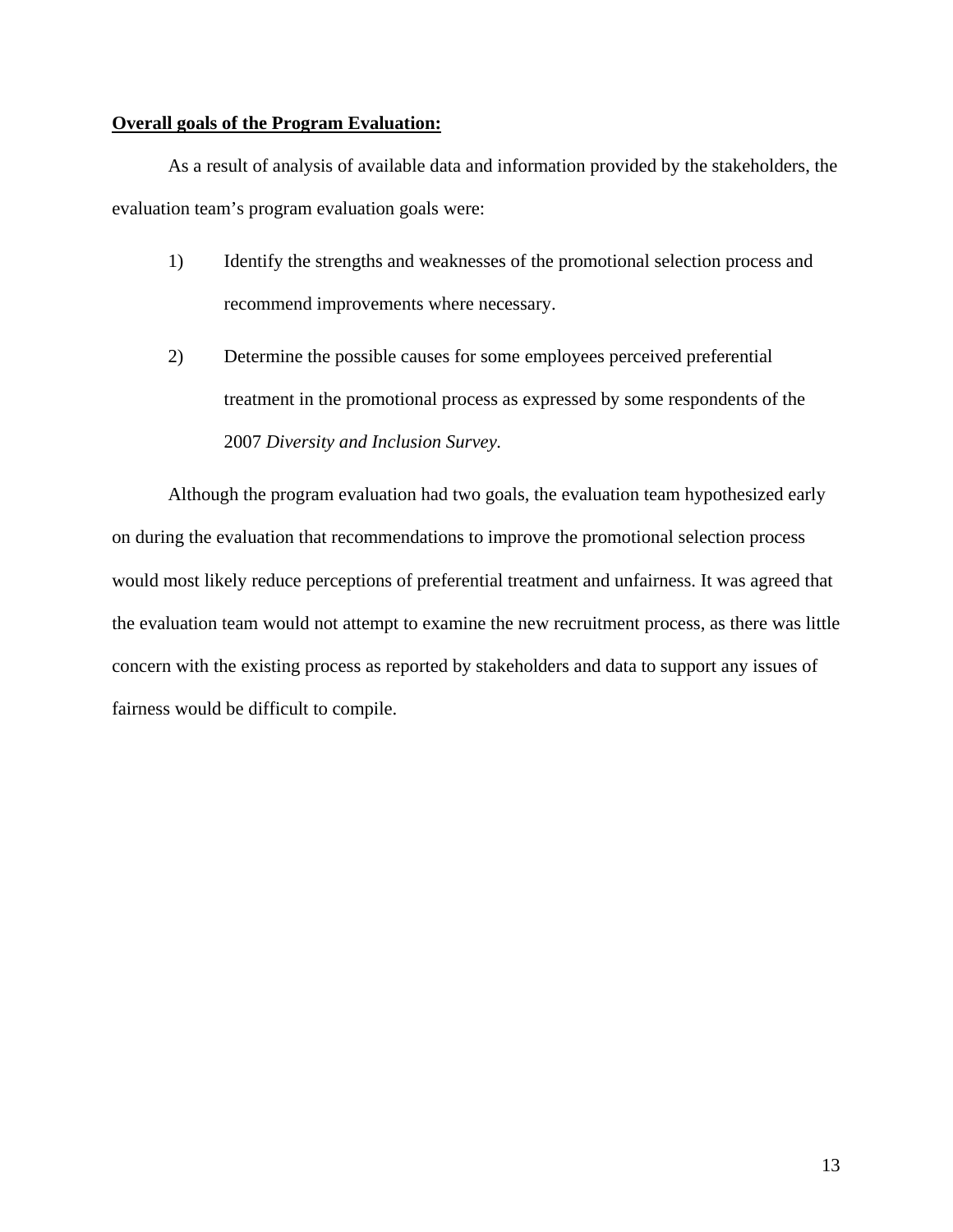#### **Data Collection and Methodology:**

The evaluation team compiled data and information through meetings and interviews of stakeholders, along with documents provided by the Human resources department. Through this method the evaluation team developed the 2008 *City of Las Vegas Promotional Selection Process Survey, which* was administered to all classified employees at the City of Las Vegas.

#### **Data and Information Examined and Analyzed:**

- 1) The 2007 *Diversity and Inclusion Survey,* which contained 40 multiple-choice questions and extensive written comments. Our review of this survey focused on statistics and written comments relating to the promotional hiring selection process.
- 2) The City of Las Vegas Civil Service Rules and the Memorandum of Understanding between City of Las Vegas and the Las Vegas City Employee's Association. These two documents were analyzed to determine the bargaining agreement conditions, and the modifications implemented through the Memorandum of Understanding, that govern how the current promotional selection process is structured.
- 3) An examination of sample written examinations for the positions of Parking Operations Laborer, Office Specialist II, Senior office Specialist, Building Service Technician, and Senior HVAC Technician were conducted to determine the necessity and relevance to the job specification of these positions. Most of the examinations were technical in nature in order to gauge the knowledge relevant to the position. Based on our review of the examinations and our subsequent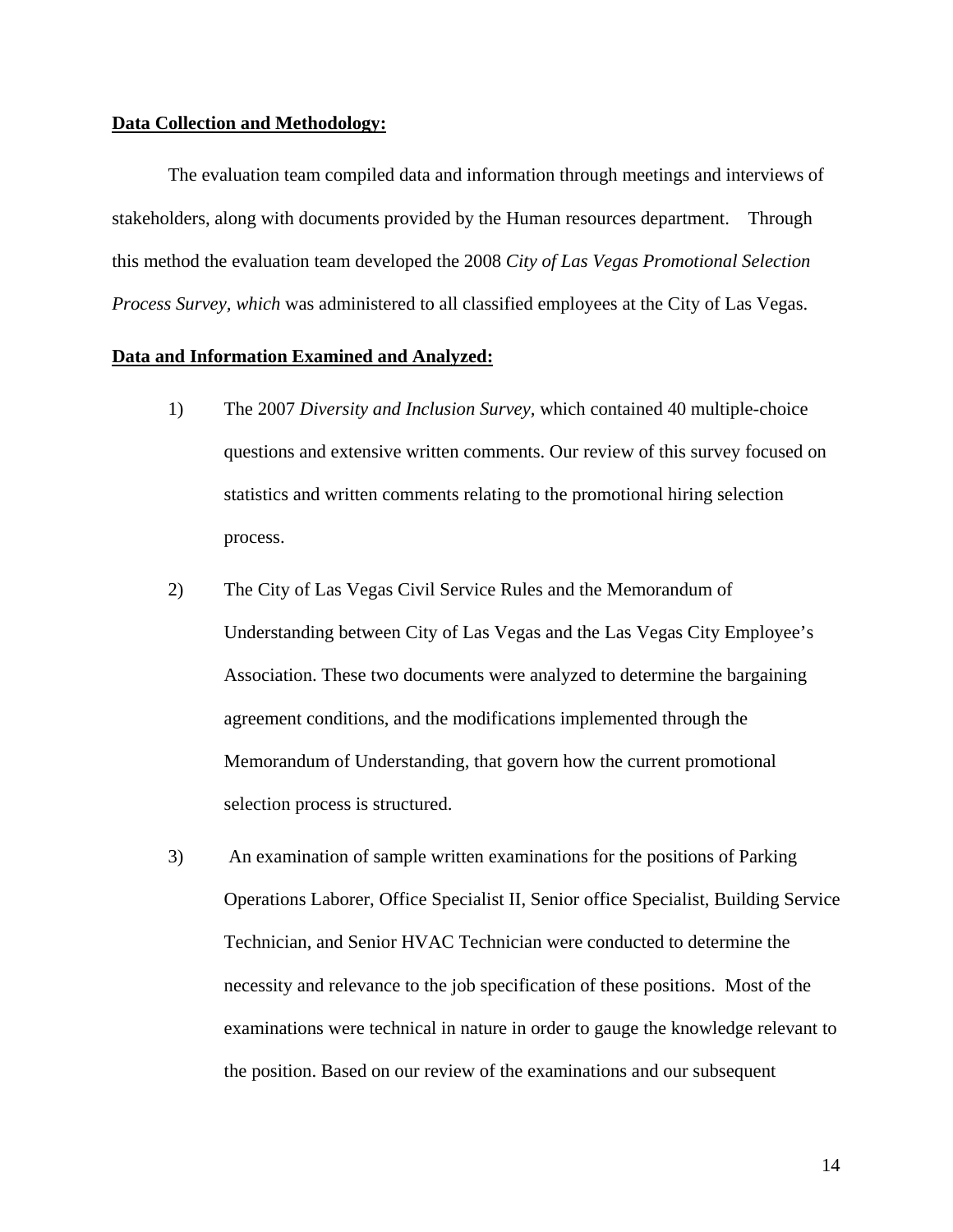interviews with stakeholder group, there were some that expressed concerns regarding relevance of the examinations used in administrative promotions.

4) Civil Service Rules of similar municipalities were examined in an effort to provide a possible benefit in comparison to the City of Las Vegas Civil Service rules. Several municipalities allowed greater flexibility in the promotion process through the use of a selection criterion that favored management decisions without requiring written testing. While other municipalities' utilized previous evaluations and attendance records. The review of comments specific to several of the similar municipalities were:

Douglas County: They promote based on three criteria. (1) Must meet the minimum qualification requirements, (2) Must provide a current evaluation performance appraisal of satisfactory of above, and (3) Must have the ability to effectively discharge the responsibility of the position. If candidates have similar qualifications they use preferences. The first preference is awarded to an employee in the department, the second preference is awarded to an employee in the highest grade, and the third preference is awarded to the employee with the greatest length of service.

City of Rochester: Was generally silent with respect to the content of the examination or promotional requirement. There will be a written examination to fill a position if desired by the hiring manager.

City of Houston: Promotions shall be filled in the department if practical. Promotional examinations may consist of one or more four parts: written, oral, mental and practical performance.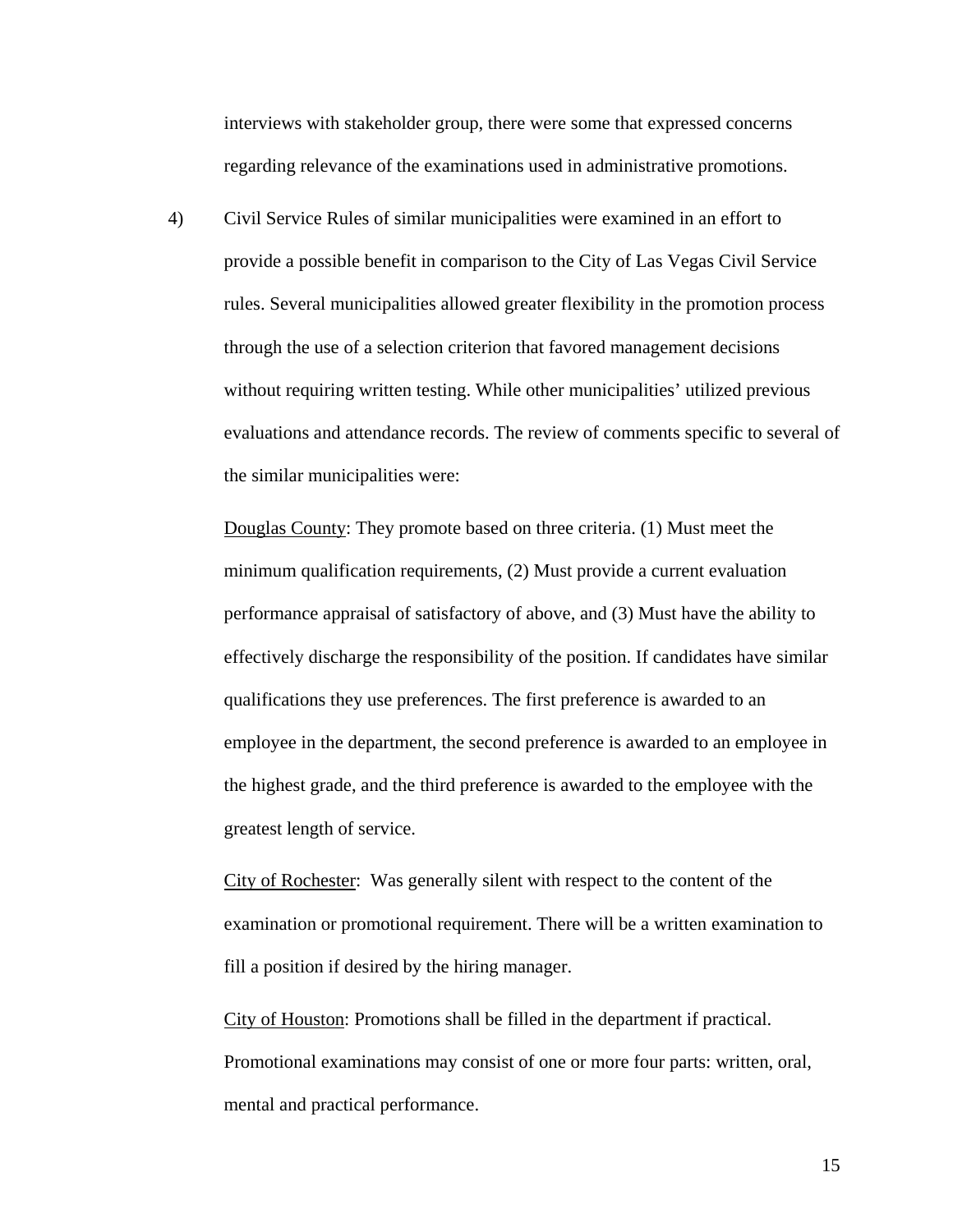5) A promotional selection process time line report was reviewed to determine the tasks in the process, the party responsible for completing each task, and the duration of the task. The length of time required to fill an open position was seen as a weakness of the current process.

#### **Interviews/Meetings:**

The evaluation team conducted numerous meetings and individual interviews with senior executives of the City of Las Vegas Human Resources Department, along with the following stakeholders:

Human Resource Recruiters

Department Hiring Managers

Labor Representative for Las Vegas City Employees Association.

Advisory Group made up of representatives of the above stakeholder groups.

A summary of key issues and concerns from those interviews were:

#### Human Resource Recruiters :

- a. Job classification specifications are frequently not currently maintained by some hiring departments.
- b. Job classifications specifications that are revised require review and approval by the both the labor bargaining groups and the Civil Service Board.
- c. There is often an extensive time frame between when a position request is received and the selected employee is placed in the position.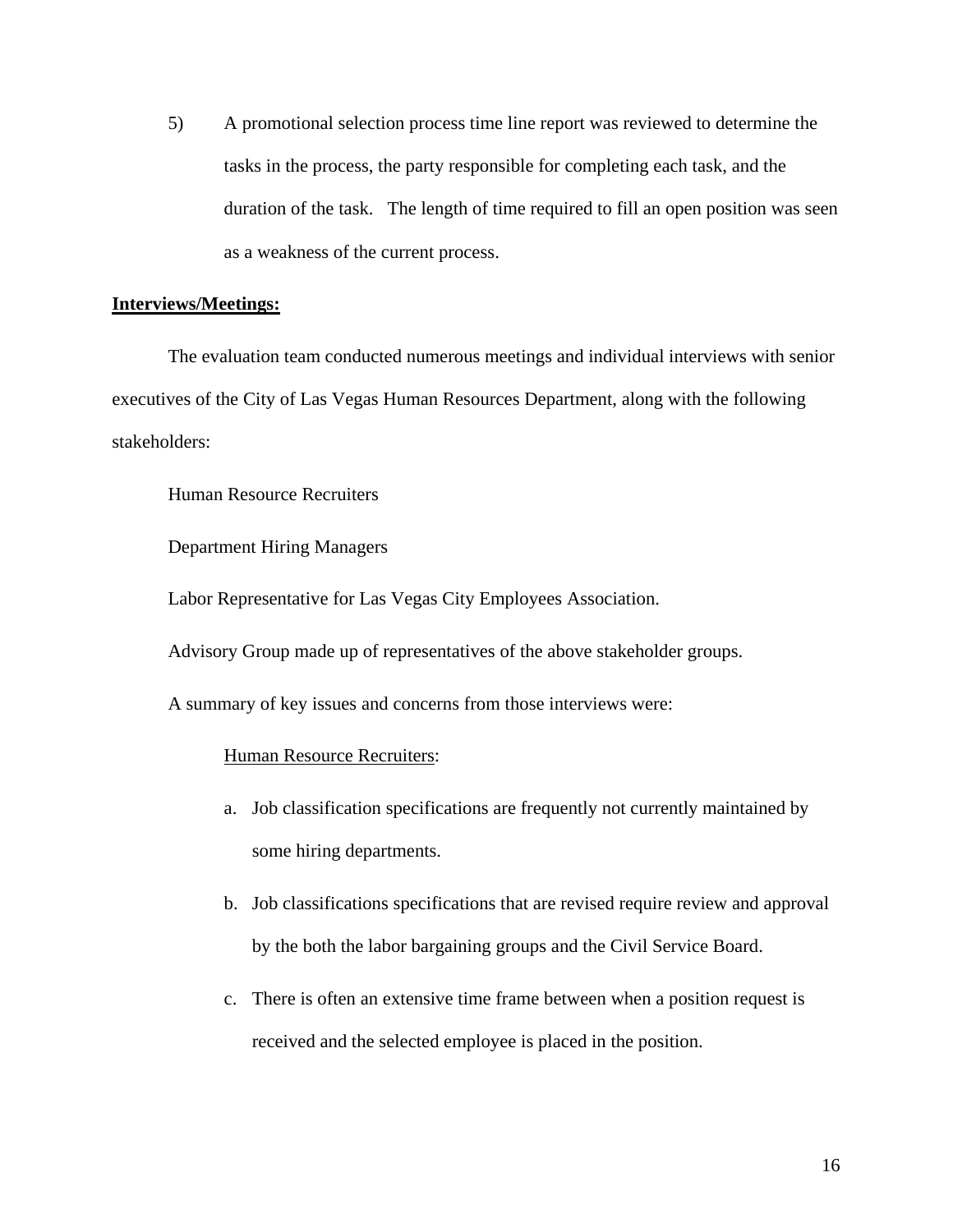d. Civil Service Rules often place unrealistic deadlines on recruiters and hiring managers in conducting the process.

#### **Department Hiring Managers:**

- a. Maintaining current job classification specifications is difficult due to evolving duties, technology changes, and Civil Service Board approval. Managers also believe their duties prevent them from having time to maintain accurate and updated classification specifications. Making changes is laborious and the assistance of Human Resources is needed to properly prepare classification specifications in a timely manner.
- b. The best-suited candidate should possess practical knowledge and technical skills. Hiring managers want a well-rounded candidate with additional skills than those determined by testing alone.
- c. Hiring managers recommend that the promotional selection process be examined and revaluated if possible.

#### Labor Representative for Las Vegas City Employees' Association:

- a. The promotional selection process should be streamlined. The lengthy process allows employees to be placed in "acting" positions, which ultimately results in their being selected for promotion.
- b. The labor representative has received comments from some employees that they perceive promotions are tailored to specific employees.
- c. That the revision to job classifications is done solely to match an individual candidate for promotion.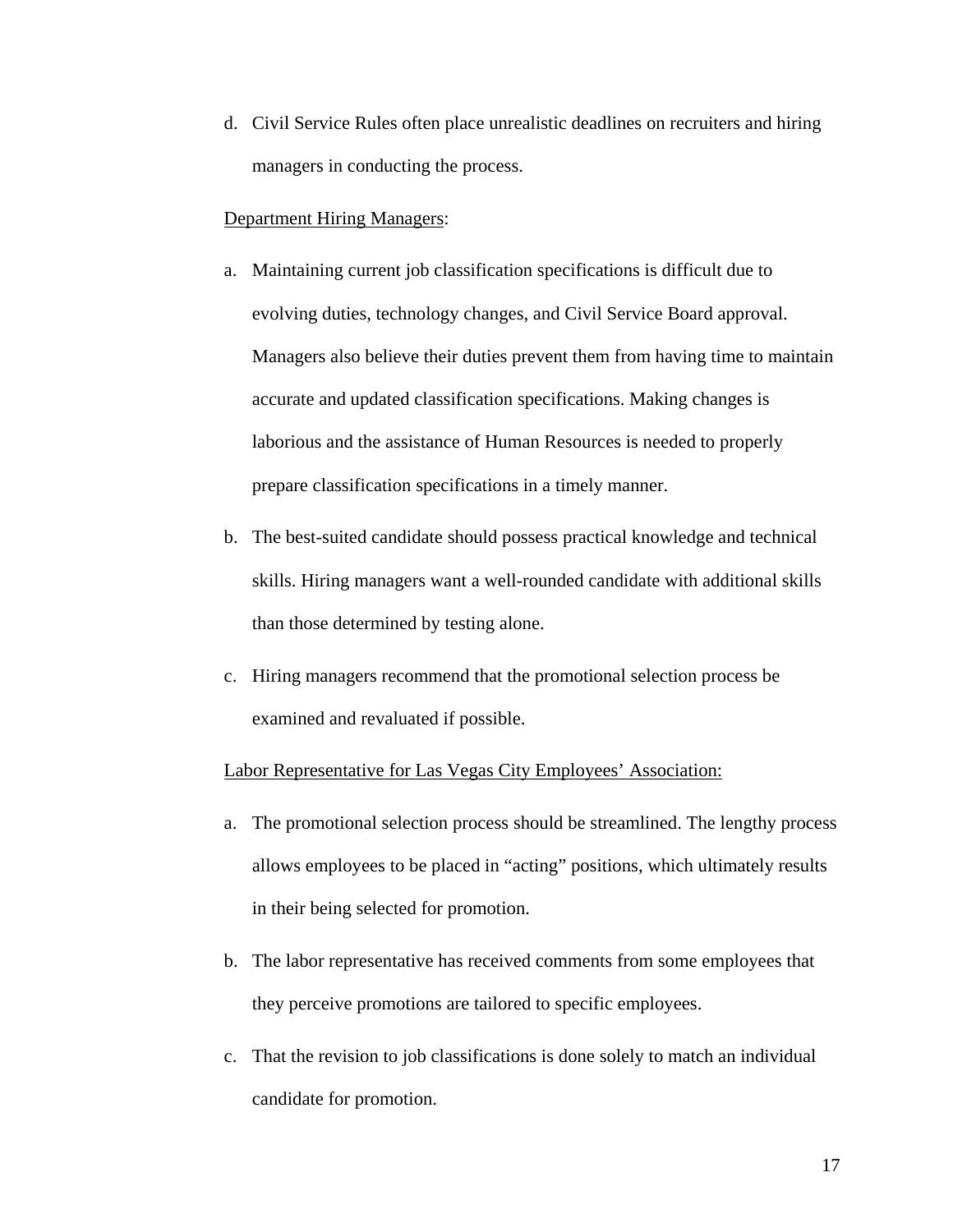- d. It is believed by some employees that written examinations are not necessarily applicable to the position being filled. Some general job classifications are used to fill position in a wide variety of positions.
- e. It was suggested that Civil Service Board approval might not be necessary when classification specification changes do not include a salary change.

#### Advisory Group:

- a. The evaluation team's suggestion to streamline the process by bypassing the Civil Service Board for some reviews and approvals was rejected. The group members expressed concern that it could lead to perceived preferential treatment for certain positions.
- b. The City is using the application plus supplemental for hiring some positions, similar to the Clark County.
- c. The Group recommended providing voluntary training to employees in the areas of; completing a job application, resume writing, interviewing, and proper interview attire.

#### **2008 City of Las Vegas Promotional Opportunity Survey**:

Based in part on the results of the 2007 *Diversity and Inclusion Survey,* along with the input received from the stakeholder groups, the evaluation team prepared the 2008 *City of Las Vegas Promotional Opportunity Survey.* This survey consisted of eighteen questions that were electronically issued to 2,100 classified employees. Of which 1,070 valid responses, or 51% percent of the total employee group responded. The survey data was collected in two forms, by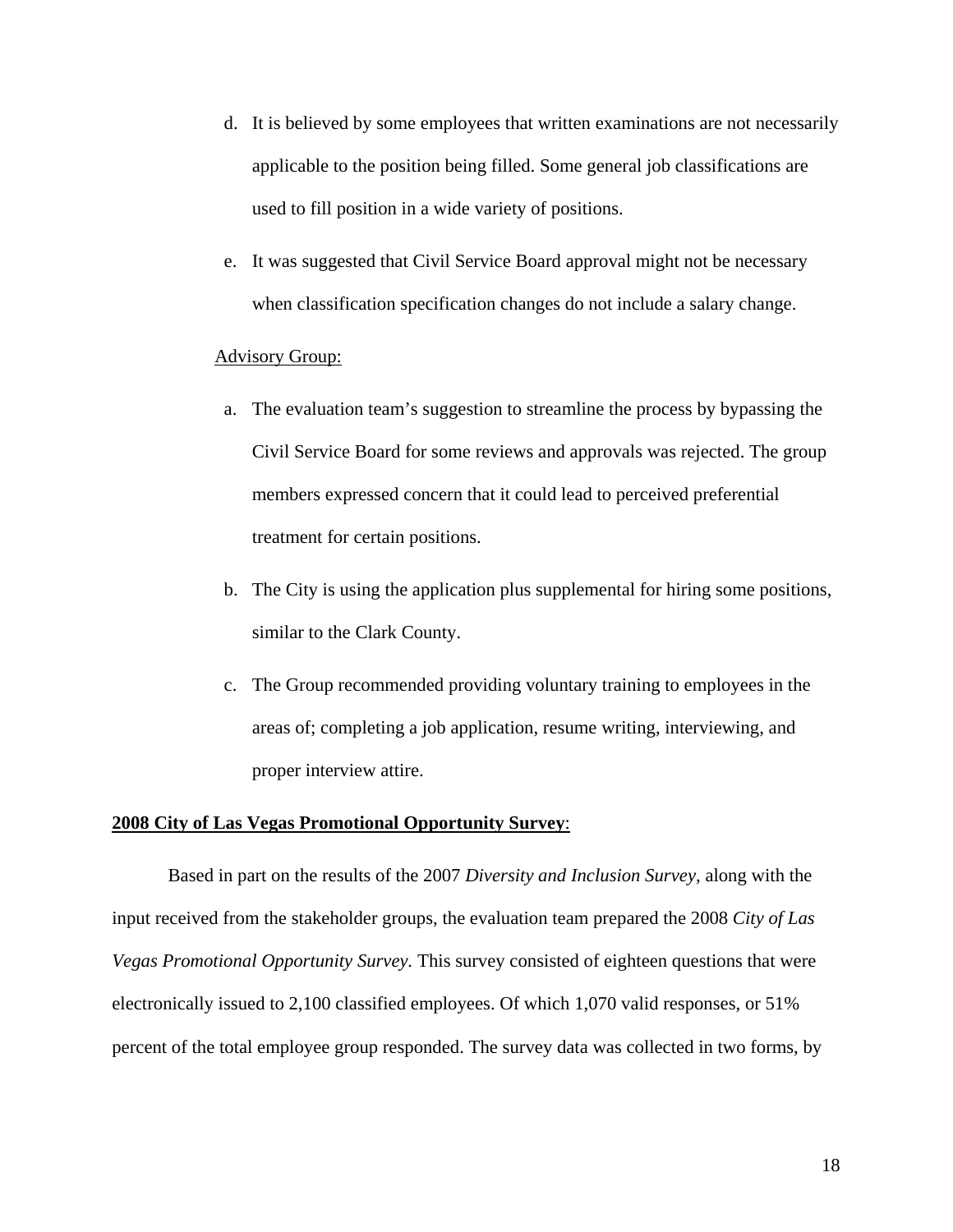total respondents and by sub-dividing the survey among respondents that applied and/or were promoted over the last five years.

Survey questions explored the different areas of the promotional process with the intent of determining a clearer understanding of why some employees believe favoritism exists in the selection process. In addition to issues of interviewing and selection, some of the associated areas that were examined in the survey were employee opinions on training programs in the preparation of promotion, and their desire for feedback after unsuccessful interviews. The survey also inquired to what extent written tests should be used and what other selection qualities an applicant should possess for promotion. Much of the evaluation team's recommendations were supported by the results of this survey.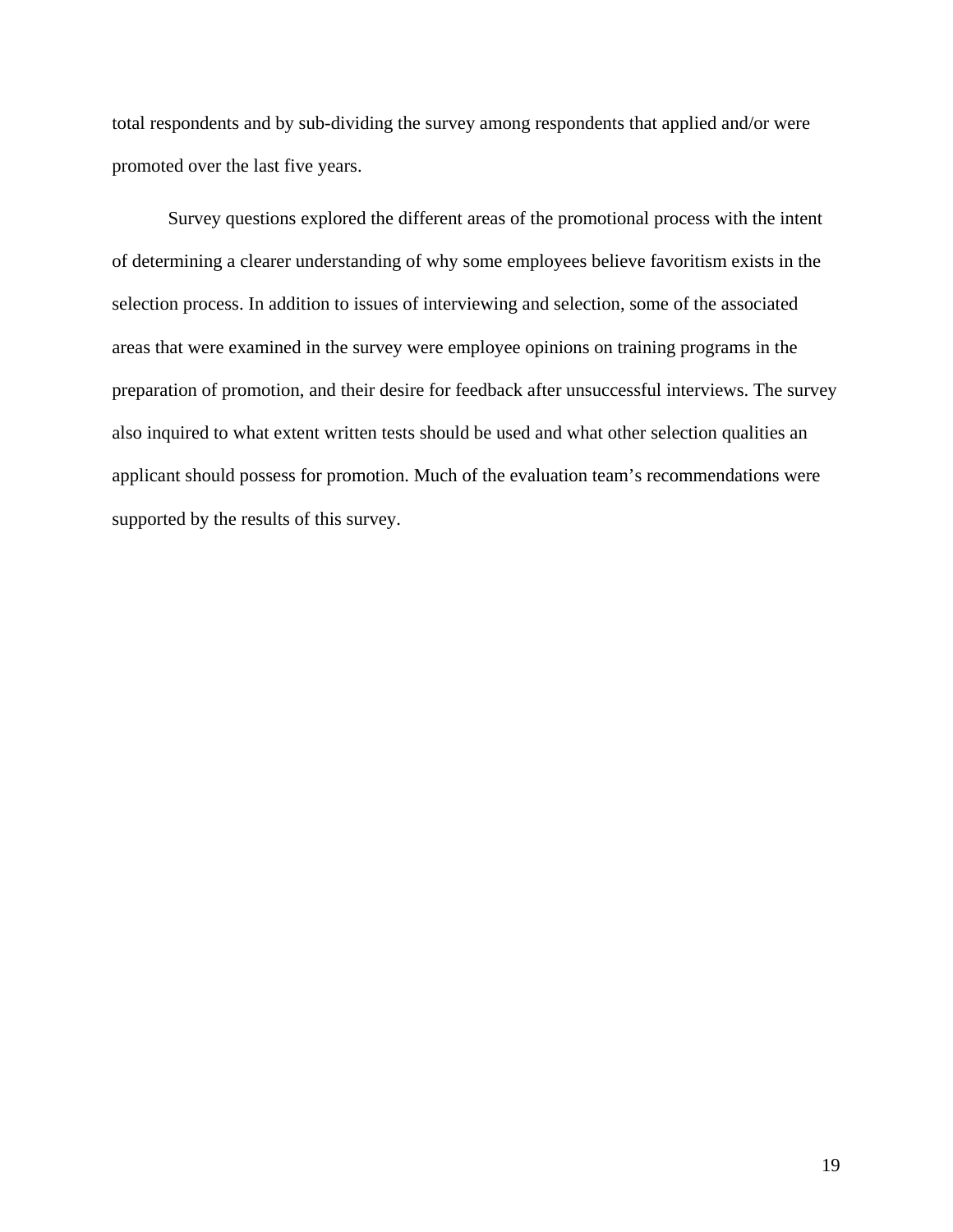#### **Findings and Interpretation:**

The major problems identified based on review of analyzed data, documents, and interviews with stakeholders groups were:

- 1) Fifty percent of the 1481 respondents surveyed believe promotions were not based on merit.
- 2) Written tests may not always provide an accurate indication of success of applicants selected for a position.
- 3) Examination of Civil Service Rules of similar municipalities indicates some have greater flexibility in promotional selection.
- 4) Although a method of monitoring the recruitment process through certification exists, there is no method to monitor the length of the selection process performed by varying departments.

The 2008 *City of Las Vegas Promotional Opportunity Survey* classified employee survey findings indicated the following strengths in the existing promotional process:

*Question 4* - Are the qualifications for promotional opportunities clear and understandable? (67.2% positive responses and 24% negative responses).

*Question 5* - Do you feel you adequately understand how the City of Las Vegas hiring process works? (72.3% positive response and 27.7% negative response).

*Question 16* - In general, with respect to the items listed, do you feel the

hiring/promotional process is fair? Reviewing the results based on the application, job description, and posting indicate an average of 83.2% respondents held a positive response. The results related to the interview were less positive with a 51.5% response.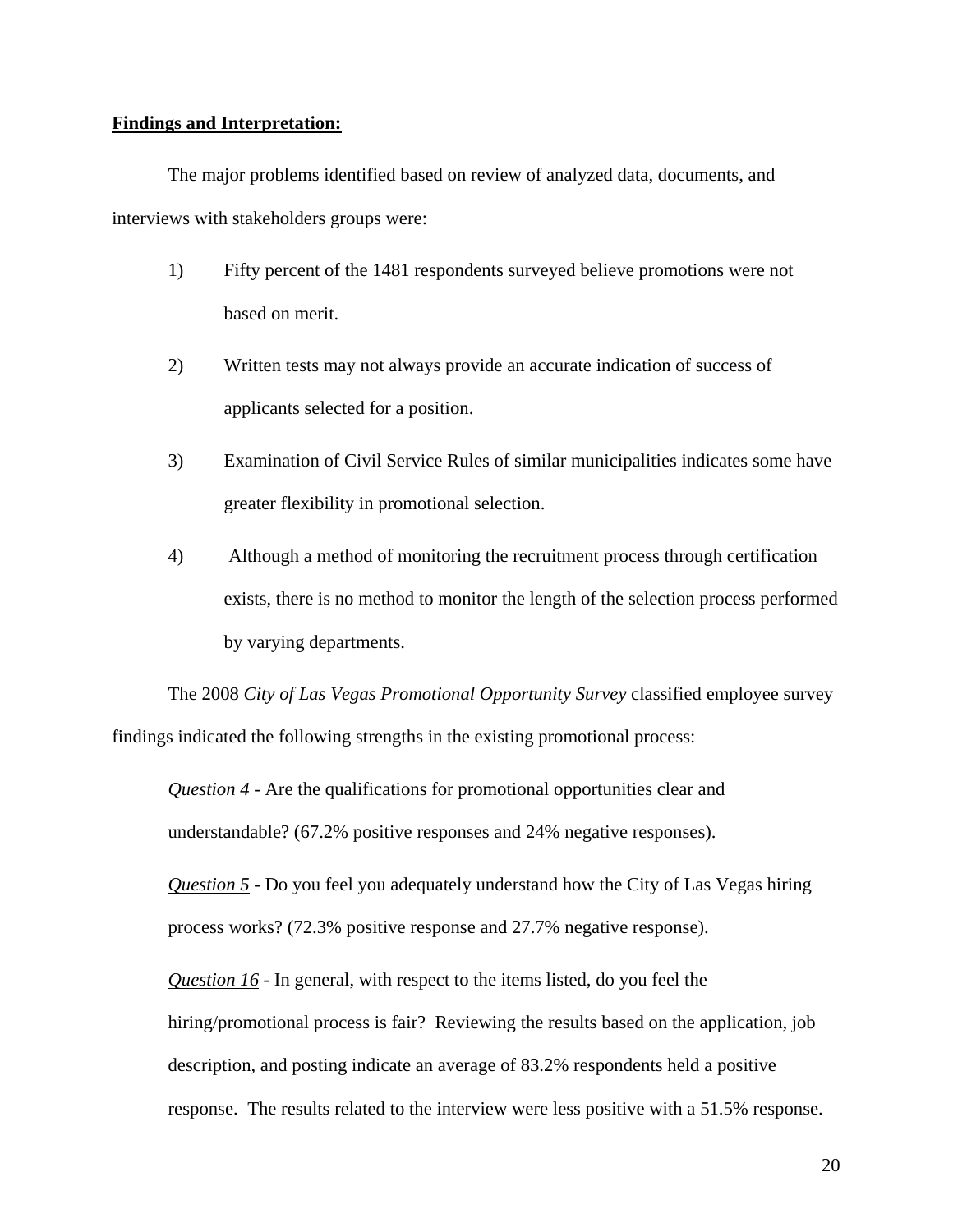The survey findings indicate the following opportunities for improvement:

*Question 15* - In General do you feel the hiring/promotional process is based on the following? Race, Gender, Religion, Politics/Fraternization. The response rate was greatest under politics / fraternization, (52.5% positive response and 29.9% negative response)

*Question 9* - If you were not selected for a position for which you applied, would you like the opportunity to discuss your interview performance? (79.7% positive response and 20.3% negative response). The overwhelming positive response supports the evaluation team's conclusion that non-selected employee's desire for some level of professional critique on their interview performance. Interview feedback could create an increased level of employee animosity if not subjectively delivered.

*Question 2* - How would you rate the availability of classes by the City of Las Vegas to further your promotional opportunities?

49.5% of the respondents believed the availability of classes were very good or adequate. 41.3 % of the respondents thought the availability of the classes needed improvement or was poor.

*Question 14* - Do you feel the promotional process is fair? (33.5% positive response and 39.5% negative response).

*Question 3* - Do you feel you have adequate opportunity to advance from your present position within the City of Las Vegas? (43.1% positive response 44.9% negative response).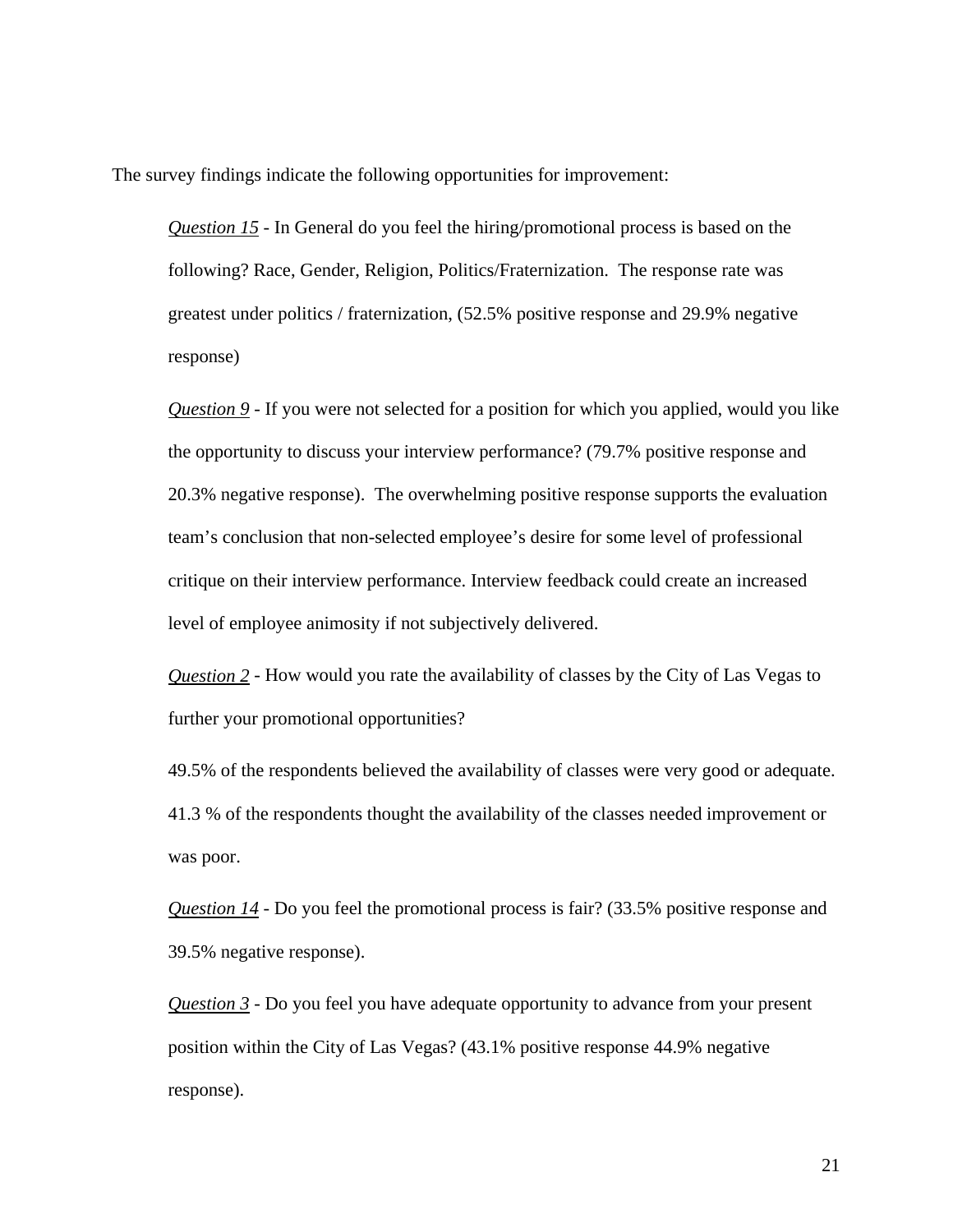*Question 6* - Do you believe qualified employees have the opportunity to be promoted at the City of Las Vegas? (52.3% positive response and 35.1% negative response).

Although 52.3% of those responded believe that they have an opportunity to be promoted, only 33.5% of the respondents to question 14, believe the promotional process to be fair. The disconnect may be a result of how the respondent is defining opportunity and there may be issues with one particular department(s). Additional information must be gathered to resolve this disconnect.

*Question 17* - When considering candidates for a position, how important should these factors be considered in the hiring process?

Table two, below presents the survey findings for each of the eight factors.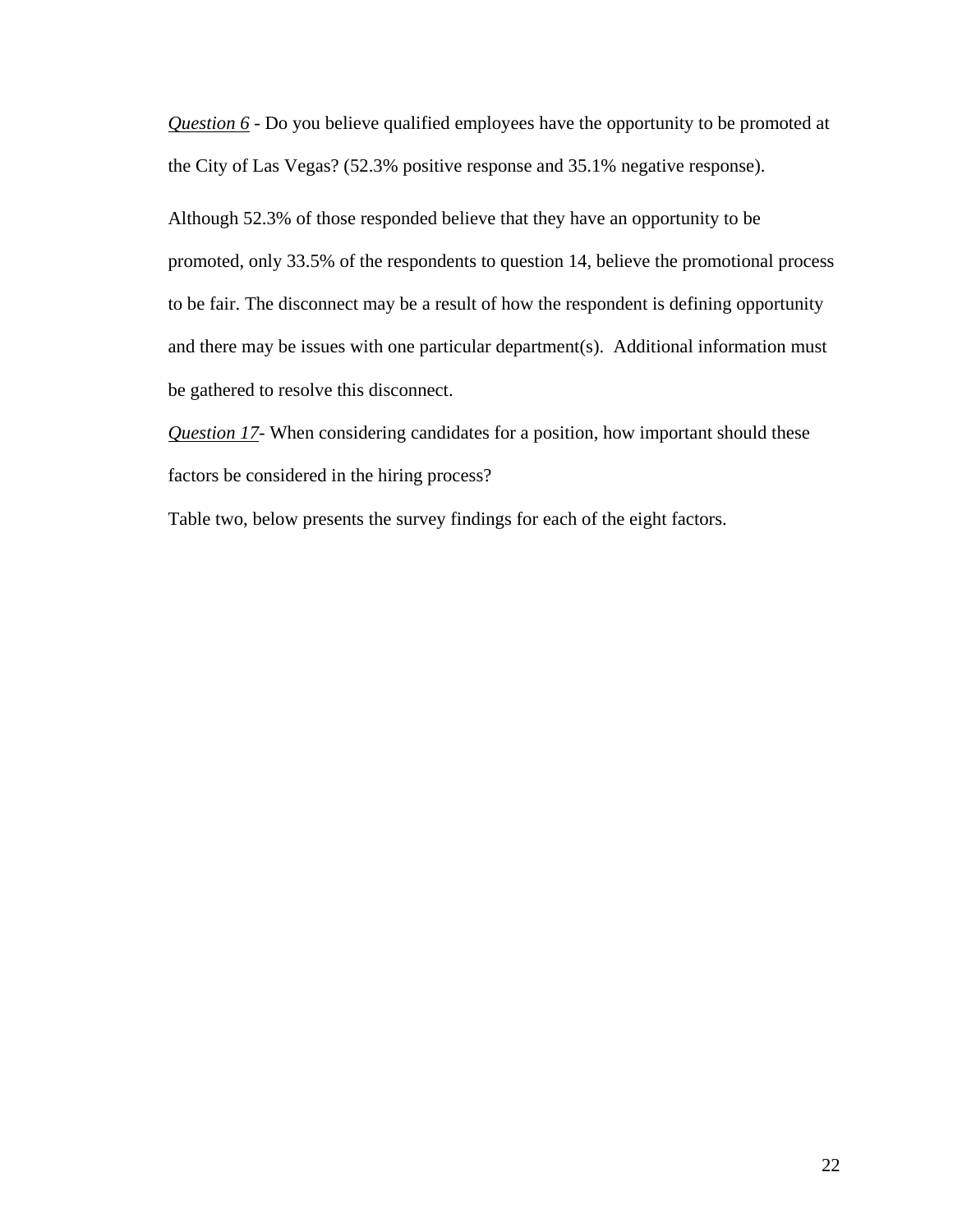## Table 2 - 2008 City of Las Vegas Promotional Opportunity Survey Findings

|                             |          | <b>Very Important</b> | Somewhat Important | <b>Not Important</b> |
|-----------------------------|----------|-----------------------|--------------------|----------------------|
| Attitude                    |          | 92.4%                 | 6.9%               | 0.7%                 |
| Work experience             |          | 85.0%                 | 14.3%              | 0.7%                 |
| Attendance                  |          | 83.0%                 | 15.9%              | 1.1%                 |
| Performance<br>evaluation   |          | 80.1%                 | 17.9%              | 2.1%                 |
| Work accomplishment         |          | 78.7%                 | 20.5%              | 0.8%                 |
| Appearance                  |          | 55.6%                 | 40.9%              | 3.5%                 |
| <b>Certifications</b>       |          | 51.2%                 | 44.4%              | 4.4%                 |
| <b>Continuing Education</b> |          | 36.9%                 | 54.6%              | 8.5%                 |
|                             | % by Row | 70.4%                 | 26.9%              | 2.7%                 |

## Importance of Factors to be considered in the hiring decision

Attendance --- 83.0% felt this factor to be "very important". There is no argument that an examination of an applicant's attendance record is warranted when considering promotion.

Performance Evaluation --- 80.1% of respondents believed this too is a "very important" factor.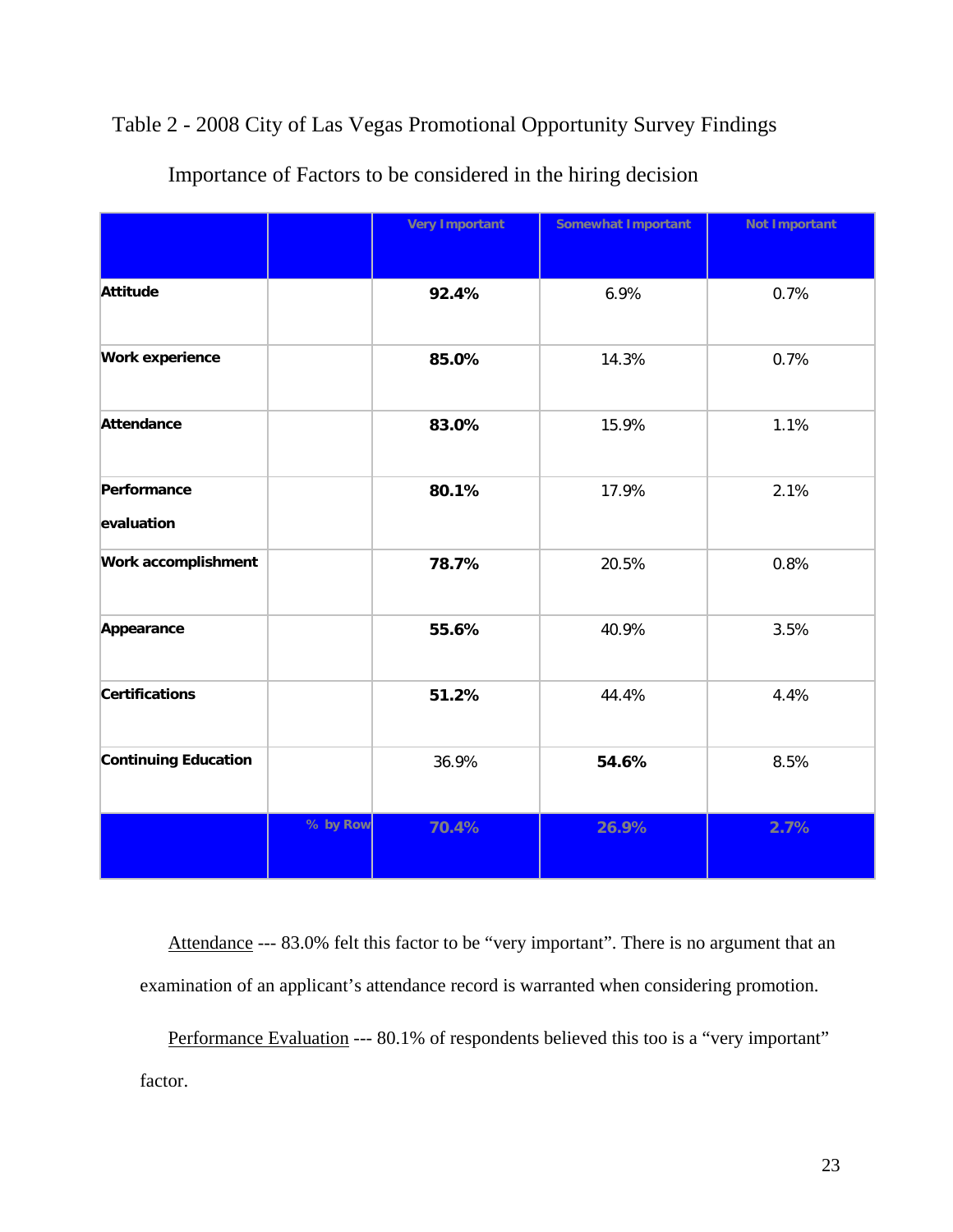Work experience --- 85.0% responded "very important" this positive response supports the evaluation teams' utilization of knowledge, skills, and ability as part of the promotional evaluation process.

Work Accomplishment --- 78.7% responded "very important." An employee's past performance may be an accurate indicator of their future performance in many areas.

Attitude --- 92.4% responded "very important". We can assume by "attitude" employees are referring to qualities such as being supportive to the department, motivated, fair-minded, task oriented, etc. However, it's interesting that the same group of employees, in recalling an earlier question, 39.5% believe the promotional process is unfair. It is difficult to understand the overwhelming support of a subjective quality that is often difficult to assess during the interview. There may be a variance of opinion as to how individual employee views themselves in comparison to the perception held by supervisory and management personnel. This apparent contradiction demonstrates why performance evaluations are crucial in the selection process.

Based on interviews with the stakeholders, the evaluation team is of the opinion that employee evaluations are not consistently administered and different forms are used among different departments. It is recommended that this issue be examined by the Human Resources department as a potential evaluation project for a future evaluation team. During the interviews among stakeholders, some hiring managers used the term "fit factor" as being a consideration for promotions. Perhaps this "fit factor" is synonymous with the respondent's perception of attitude.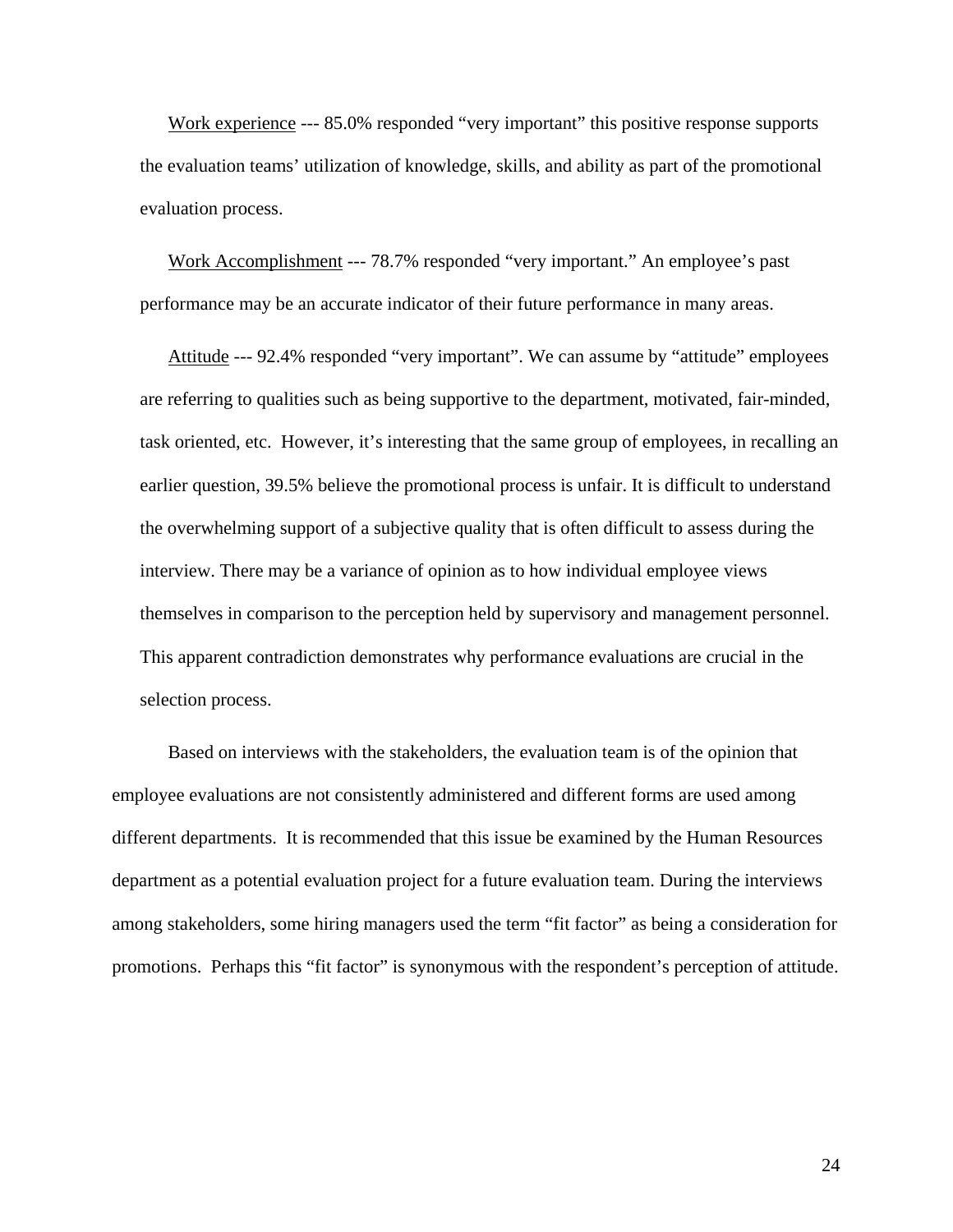#### **Recommendations:**

The assessment of available data, information compiled, stakeholder interviews and survey results assisted the evaluation team in developing the following recommendations. These recommendations consist of two categories. The first being recommendations related to initiating changes to the current promotional process. The second, surrounding additional training of supervisors and employees.

#### Recommended Process Changes **:**

- 1) Establish a structured schedule for departments to maintain and update their current job classification specifications and have implement enforcement measures to keep them updated. The current job specifications need to be reviewed in detail, and updated to meet current job classification standards. This is especially important for positions that require technological knowledge and certifications in order to meet the hiring demands and avoid lengthily periods of using acting positions.
- 2) Prepare a job classification specification template with drop down boxes for making option selections. This would assist the various departments in maintaining their job specifications and ultimately assisting both them and the Human Resources department in filling these positions. This template can be created through a combined effort between the hiring department and Human Resources to best suit the needs of all departments.
- 3) Transition to a Knowledge, Skills and Abilities (KSA's) analysis as part of the selection process as opposed to solely utilizing written examinations. By increasing the number of job classifications that are selected using KSA's, the frequency of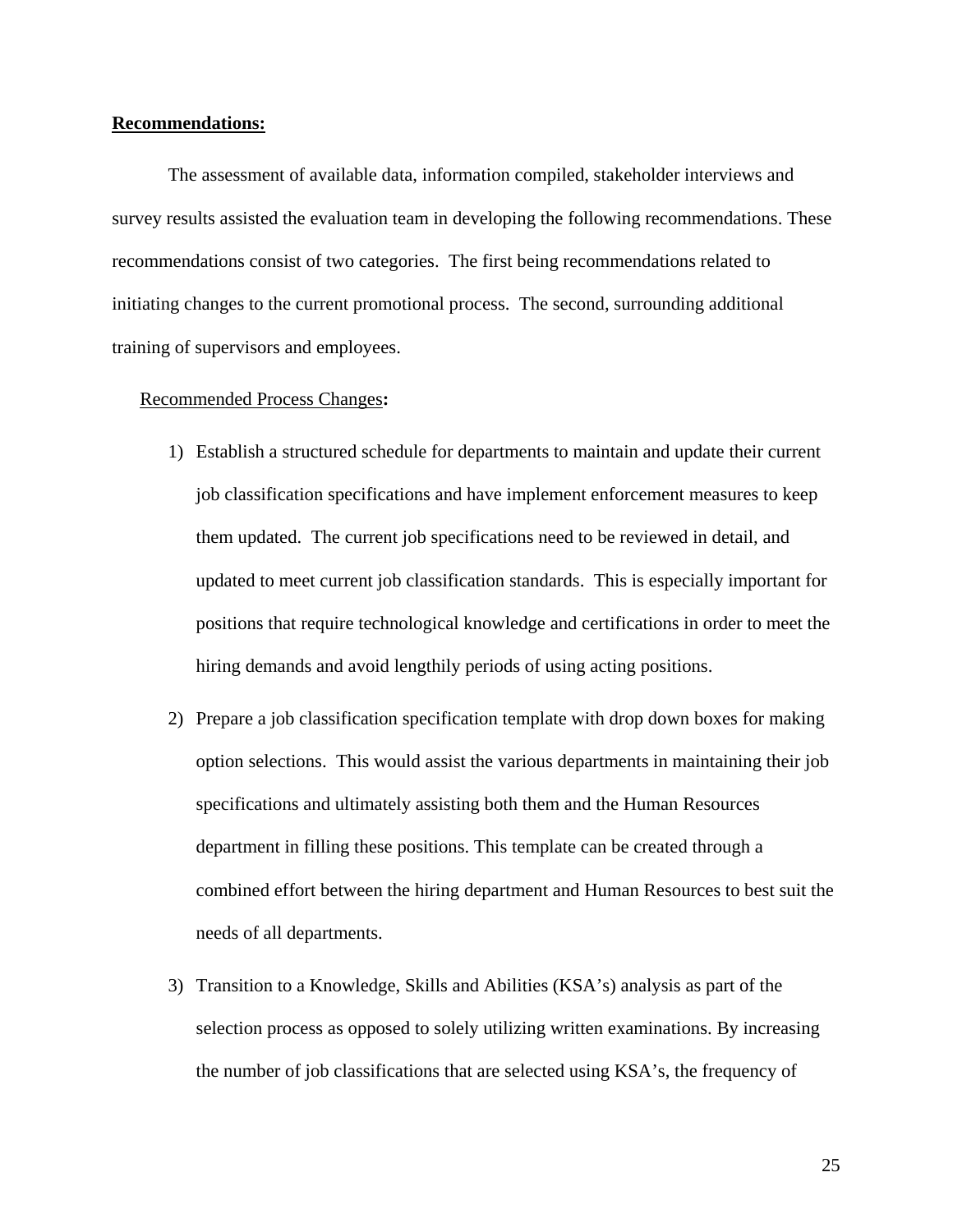testing should be reduced, which will serve to diminish the perception of the tests being favorable to one candidate over another. This method will also place the most qualified candidate within the recruited position, as opposed to the candidate that is better at taking a test. The candidates will be selected using a uniform method that includes their past experience within the City of Las Vegas, as well as their actual skills within the job. The evaluation team, however, does not recommend that the testing component be removed completely. Once the candidates are pre-selected based on their applications and supplemental questionnaires, a skills test can be administered to a smaller group of applicants, reducing the amount of time needed within the overall selection process.

4) Limit the amount of time a person can be within a position in an acting capacity and evaluate their performance before they are permanently selected for the position. The current practice within the City of Las Vegas is that once an employee is placed into an acting position, they can remain in that position for an indefinite period. This practice can support the perception that once a person is placed into an acting position, they will ultimately be selected into that position on a permanent basis. This situation further creates the perception of favoritism.

The evaluation team recommends that the maximum time allocated to use any individual in an acting position be limited to six months. Once this time frame has elapsed, the position should be filled through the promotional process. By providing the acting employee with an evaluation of their performance during their acting capacity, hiring manager is in better position to support the selection of this applicant, or deny the promotion.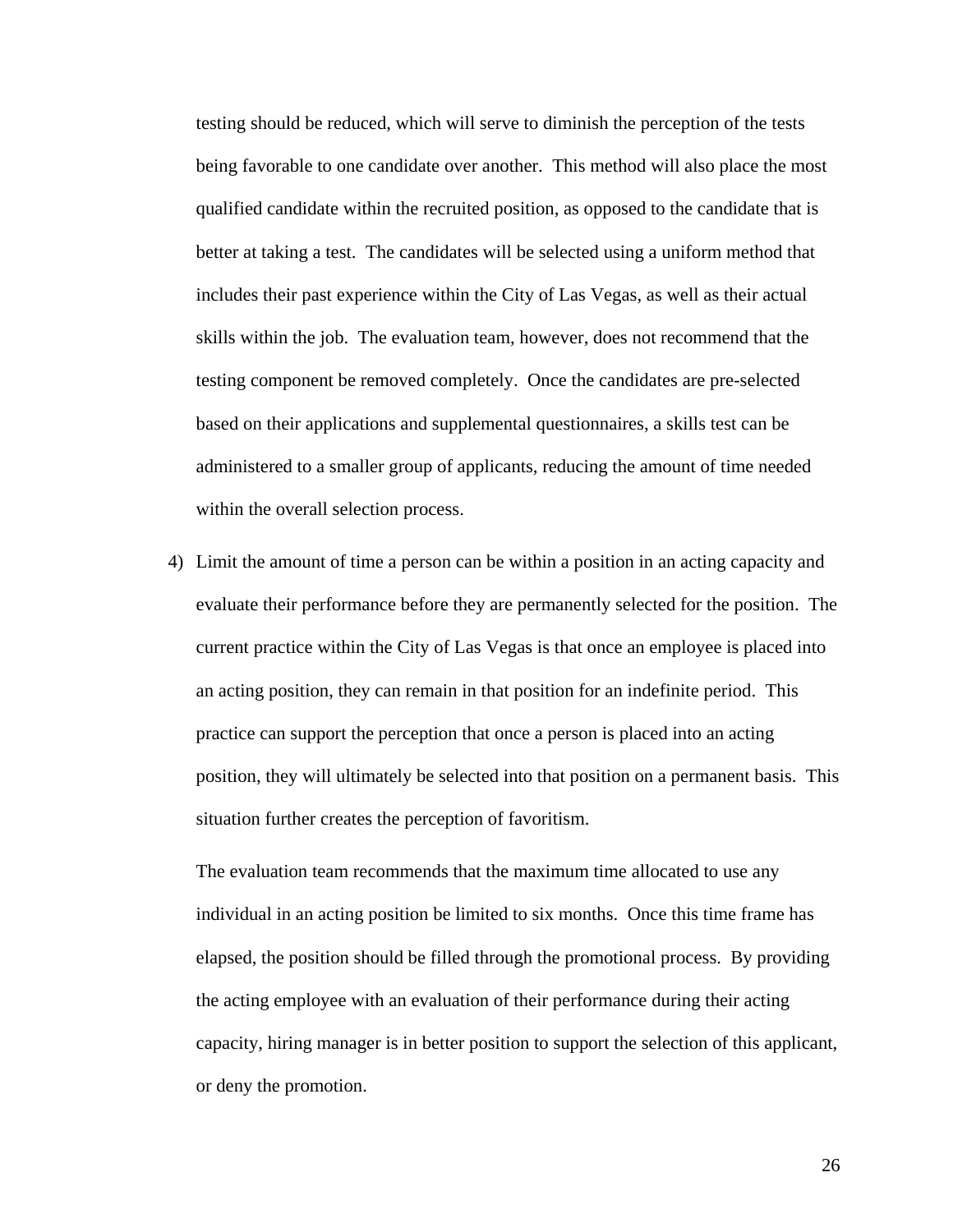#### Recommended Training Programs **:**

1) Provide employee development training including application preparation,

interviewing, and general information regarding the steps in the promotional selection process. Several respondents of the Las Vegas Promotional Survey stated that they were unfamiliar with the promotional process and the steps needed to successfully navigate through the system. By providing basic, developmental training for those interested in moving up the structural ladder, a greater pool of applicants will emerge, including a reduced number of those employees who believe that the process is somehow biased towards the few employees that tend to rise through the city rank and file.

2) Establish a training program for supervisors to cover managing skills, interviewing and better understanding of the bargaining agreements. Supervisors are front line leaders and their ability to effectively direct the work force is essential in creating a positive change in all areas employee management. By providing this training, the supervisors should be better prepared to communicate to their assigned employees and effectively prepare performance reviews and provide proper direction to the working group. With this training, supervisors should also be better able to assist employees in their increased ability may serve towards succession planning in advancing to a more challenging position.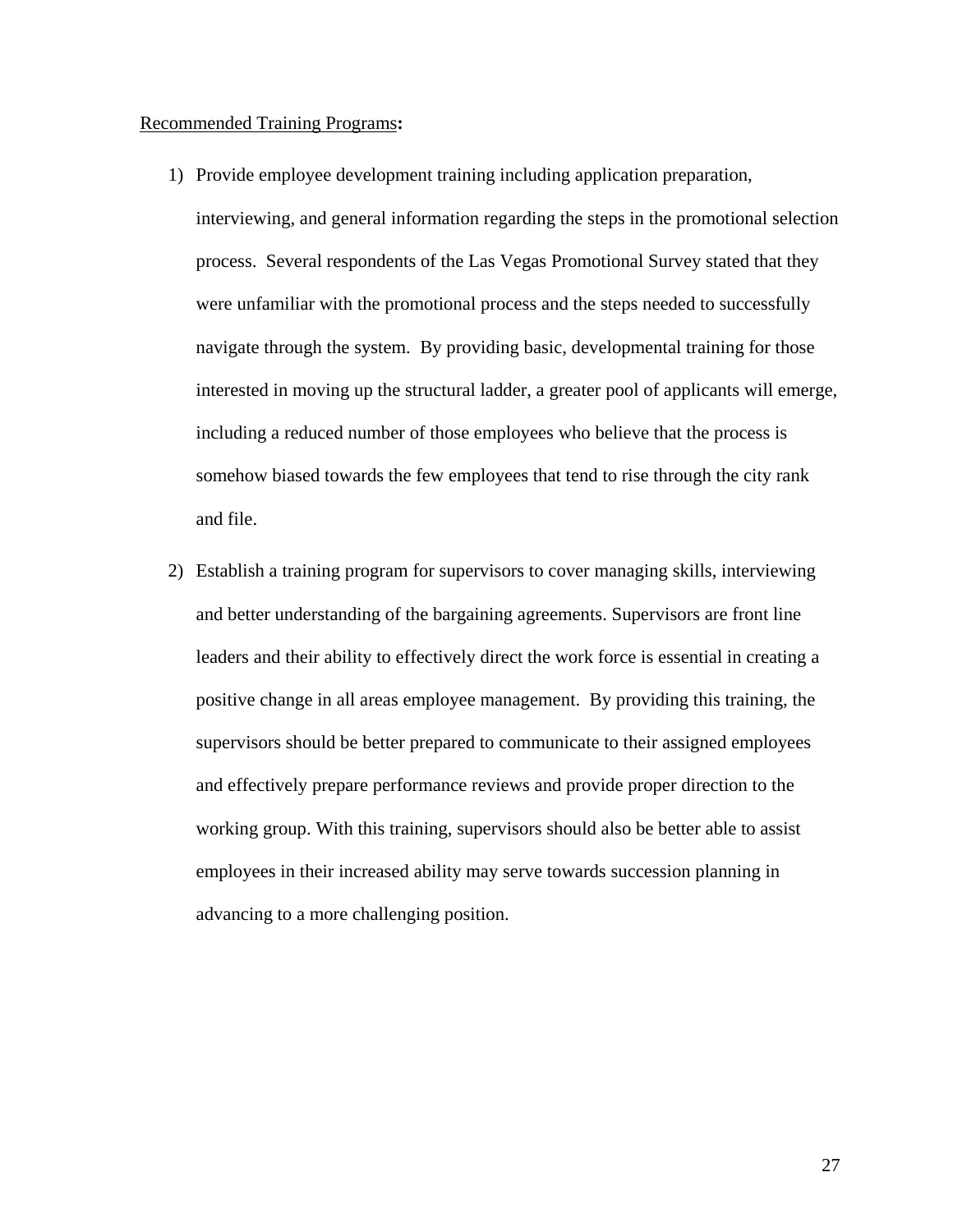#### **Summary:**

The evaluation team supports the notion that a significant number of employees that responded to the 2007 *Diversity and Inclusion Survey* believe that there is preferential treatment in the promotional hiring process at the City of Las Vegas. It was also clear that the issues surrounding the preferential treatment are not a direct result of the actions of the Human Resource department. The Human Resources department has a legitimate concern about employee perceptions as a failure to respond can create a demoralized work environment and this department has the responsibility to address this issue, as it is one of employee relations.

The findings from the 2008 *City of Las Vegas Promotional Opportunity Survey* provided findings that the issue is not with the promotional process itself but is with the belief that an employee is hired based on politics or fraternization. A combined lack of knowledge and inherent distrust of most organizations in terms of the promotional process usually results in difficulties occurring. While there is no way to completely resolve the issue of perceived preferential treatment, the recommendations provided to the city should work to significantly reduce the negative perceptions held by some employees.